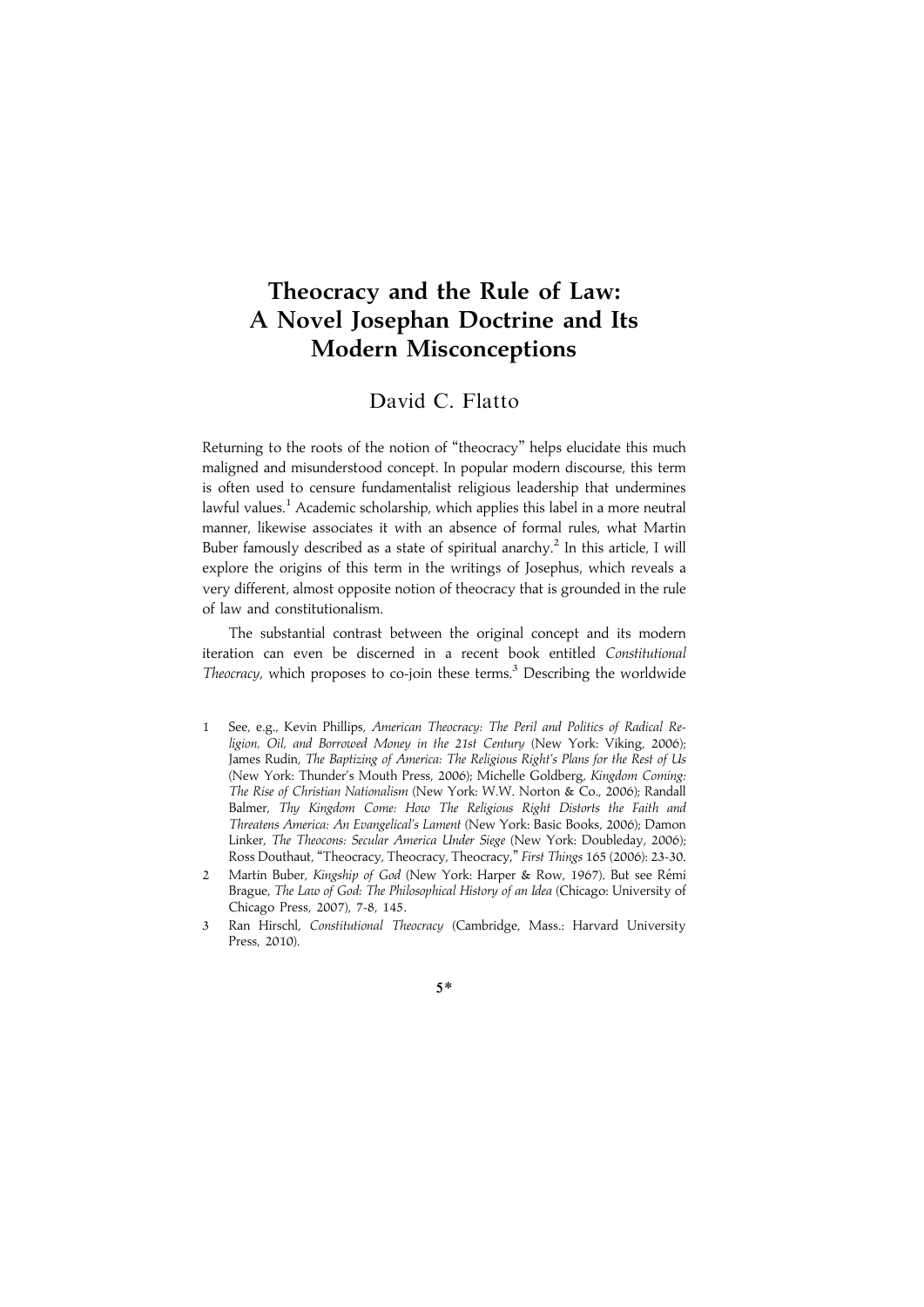### David C. Flatto 6\*

surge in religion in contemporary times, Ran Hirschl documents the historic increasing popular support for principles of theocratic governance around the globe. At the same time, Hirschl notes a separate, but parallel, spread of the rule of law and judicial review during this period, as numerous countries now endorse the doctrine of constitutional supremacy. Juxtaposing these two parallel developments, Hirschl underscores the deep tension between them. Nevertheless, Hirschl demonstrates how they have been uneasily merged during the last several decades in a burgeoning legal and political order that he labels ''constitutional theocracy.'' As Hirschl describes at length, this complex scheme applies the superstructure of constitutionalism to the fundamentally distinct mode of governance of a pure theocracy, thereby dramatically constraining and reshaping the latter scheme. What now emerges is a system wherein power resides among political figures who operate within the bounds of a constitution rather than relying exclusively upon the authority of religious leadership. Analyzing the impact of, and justification for, this recent turn, Hirschl's work supports this trend and calls for its widespread expansion.

Yet an examination of the early history of the doctrine of theocracy exposes that the union which Hirschl describes is hardly a novel idea. In fact, as will be demonstrated below, the notion of constitutionalism – albeit a version that grew out of particular conditions of late antiquity<sup>4</sup> – underlies the essence of theocracy, and captures its distinctive nature. Moreover, rather than conceiving of pure theocracy as distant from a normative scheme (which is the way Hirschl and other modern thinkers describe the essence of pure theocracy), the core of this concept in early writings is structured around an established legal edifice. Any perceived gap, therefore, is a reflection of how this concept became adulterated, or at least transformed, over the centuries. Therefore, placing a theocratic government within a constitutional legal

4 This qualification is important. Even as I use terms such as ''constitutionalism'' and the ''rule of law'' throughout this article, it would be completely anachronistic to suggest that they have identical meanings in the ancient and modern settings. Nevertheless, there is a sufficient continuity in the underlying core ideas, and a deep enough conceptual analogy, to justify employing this vocabulary in a general sense.

At this juncture it is also worth adding the following caveat. When I call for a return to the core definition of theocracy throughout this article, I am of course under no illusion about the gap between the ideal conception and the realpolitik ways that theocracies operate in modern times. Instead my argument should be understood as advancing a legal-philosophical claim about the core structure of a theocracy and its ultimate justification, which revolves around the rule of law.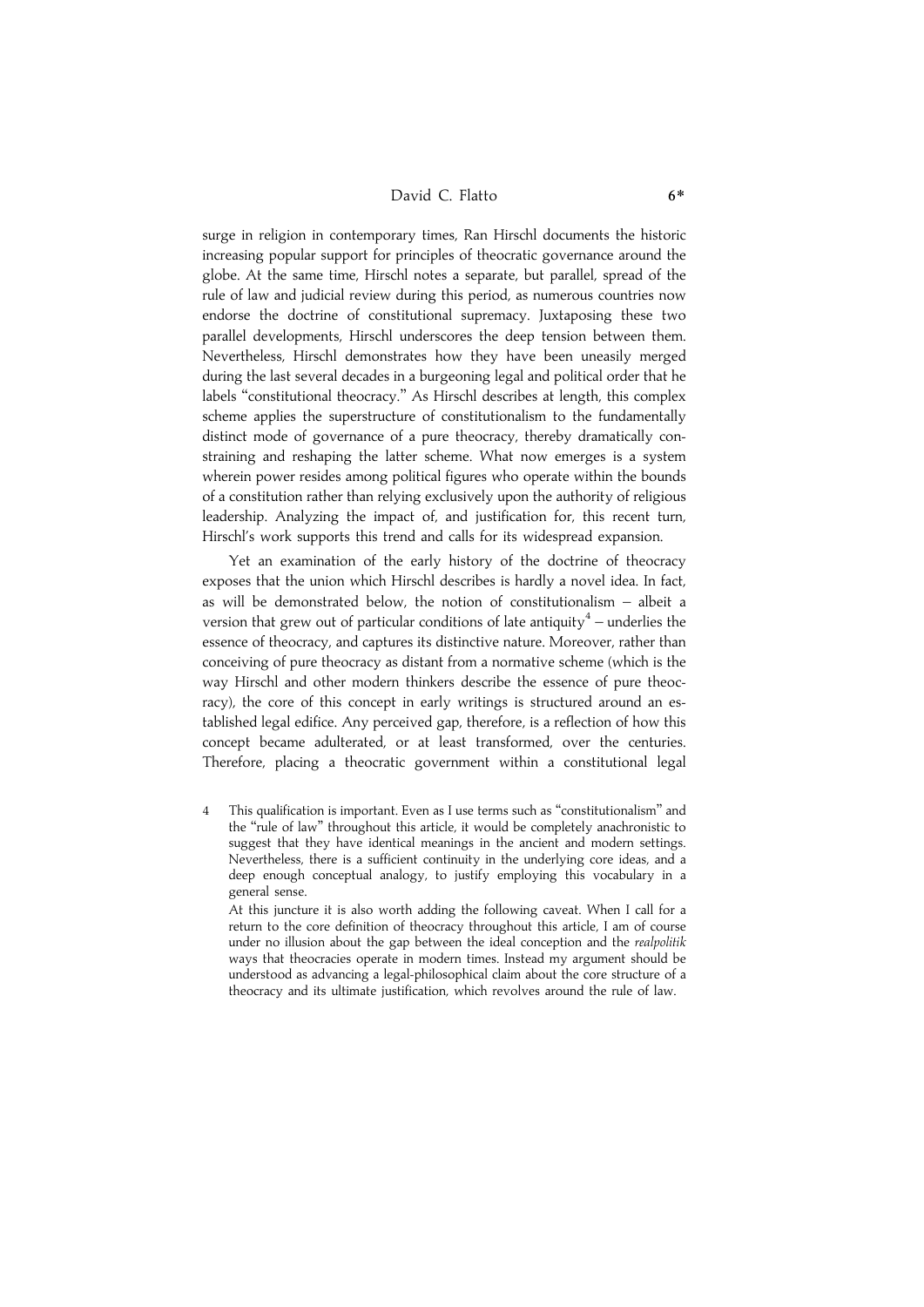framework restores the prototypical foundations of this political-normative template and serves its primary objectives.<sup>5</sup>

The first known use of the term theocracy appears in the writings of Josephus, $6$  and an analysis of the origins of this concept requires a careful study of his work. Josephus synthesizes early political and legal theory with Jewish socio-religious values to coin the concept of theocracy as an alternative to the classical models of government. Critiquing the instability and tyrannical tendencies of imperial rule, Josephus insists that a lasting polity must instead be built upon the foundations of law. By limiting the role of men and relying instead upon sacral laws, theocracy promises to be such a system. Notwithstanding the violence done to this term over time, or its later transformation, theocracy for Josephus represents a constitutional scheme carefully designed to achieve libertas and lawfulness.

Through a close study of a selection of Josephus's writings, this article will adumbrate the contours of the Josephan theocracy and offer a broader account of its significance. Part I opens with a general characterization of Josephus's notion of power that informs his various writings which are analyzed in the body of this article. This part proceeds to review a selection of interrelated exegetical and historical texts from Jewish War and Antiquities addressing the motifs of authority and law, which collectively form the foundation of Josephus's political theology. Part II turns to Josephus's constitutional writings in Antiquities, and especially his theoretical and apologetic treatise Against Apion. The latter work, which reflects Josephus's mature political theology, records his seminal statement about theocracy. This part will elaborate on the political and legal dimensions of this concept, and conjecture about its historical determinants. The conclusion of this article will briefly consider the afterlife of the term theocracy and explore certain factors that contributed to its modern transformation.

- 5 The original nature of the Josephan theocracy shares a similarility with the classical anarchist position as described by Robert M. Cover: ''My position is very close to a classical anarchist one  $-$  with anarchy understood to mean the absence of rulers, not the absence of law.'' ''The Folktales of Justice: Tales of Jurisdiction,'' in Narrative, Violence and the Law: The Essays of Robert Cover, ed. Martha Minow, Michael Ryan, and Austin Sarat (Ann Arbor: University of Michigan Press, 1992), 175. Originally published in Capital University Law Review 14 (1984-85): 179-204. The notion of the Josephan theocracy I describe below also approximates the concept of a ''nomocracy.'' On the latter term, see Louis Gardet, La Cite musulmane: Vie sociale et politique, 3rd ed. (Paris: Vrin, 1981), 28, 119, 167, 175.
- 6 Ag. Ap. 2.164-65. See the discussion below.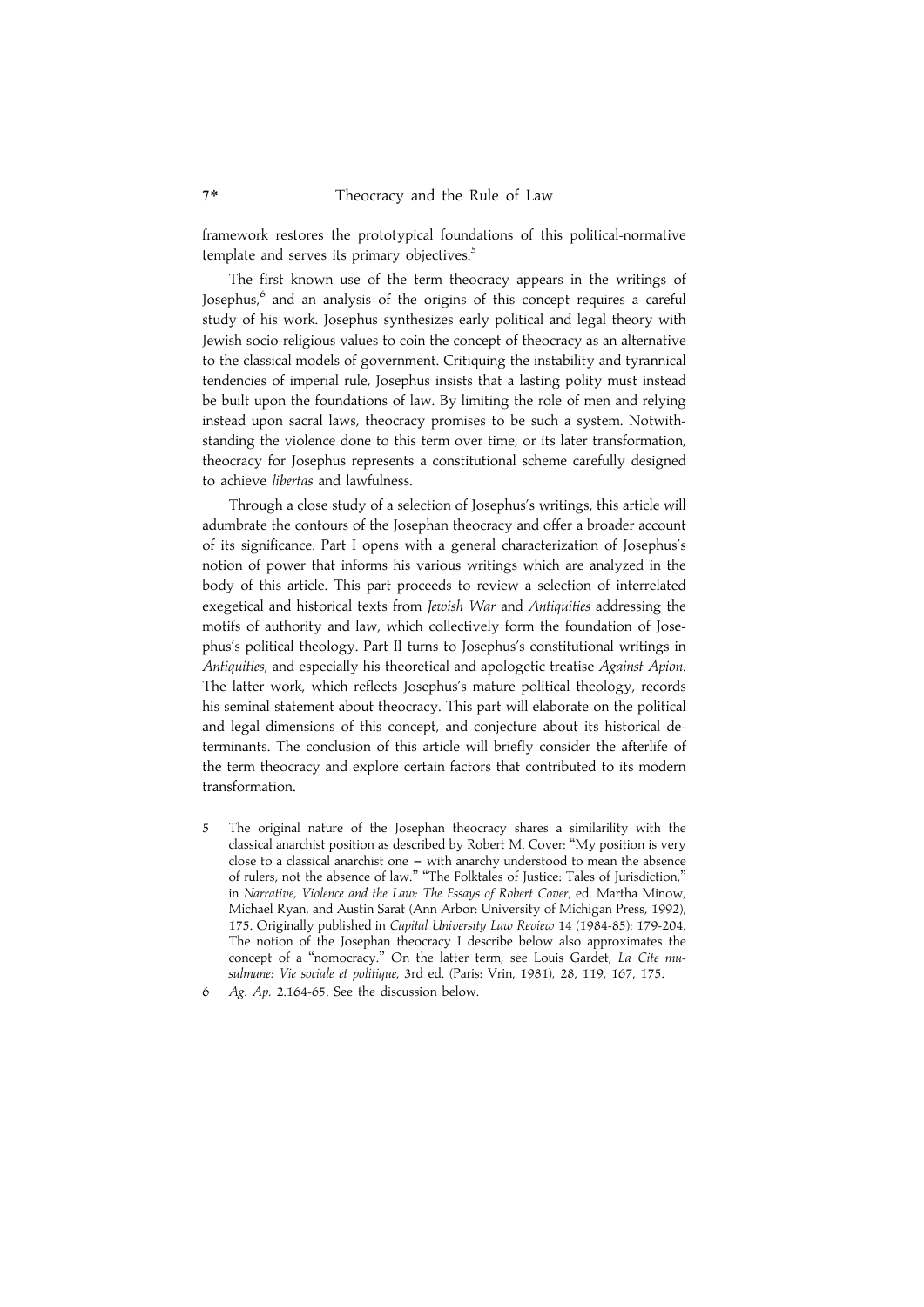## I. Law and Power in Josephus's Exegetical and Political Writings

In his important study of varieties of power in late antiquity, Brent Shaw describes Josephus as a person who is caught ''in a severe conflict'' between two divergent cultures with disparate notions of power: Roman institutional or formal power versus Judean personal or informal power.<sup>7</sup> When Josephus assesses Roman power, he assimilates it into terms that are familiar to Judean notions of authority. Accordingly, absent from Josephus's assessment of Roman rule, Shaw underscores, is a description of the 'constitution' (in contrast with Polybius and others). For Josephus is blind to the institutional dimension of politics and instead recognizes the personality of the emperor as a familiar locus of power.

Shaw's provocative thesis fundamentally mischaracterizes Josephus's writings. While he rightfully points to the importance of power and politics for Josephus, he overlooks a crucial dimension of Josephus's discourse on these themes. Notions of formal power and reflections upon the ideal 'constitution' (politeia or politeuma) pervade Josephus's writings – not in his description of the Romans,<sup>8</sup> but rather in his portrayal of the Jews.<sup>9</sup> For Josephus, Jewish power resides in the formal polity built upon the superstructure of sacral law. It is precisely the supremacy of the formal rule of law over the personal and unpredictable governance of men that establishes the Jewish polity as superior to the Roman one. This article reconstructs Josephus's distinctive political theology, centered upon the rule of law. As this part will demonstrate, Josephus's political theory orients his biblical exegesis, as well as his commentary on current affairs. His theory becomes even more pronounced in the notions of constitutionalism and theocracy that structure much of his later writings, which will be analyzed in Part II below.

- Brent D. Shaw, "Josephus: Roman Power and Responses to It," Athenaeum 83 (1995): 357-90.
- 8 But see the analysis of Ant. 19 below, where Josephus's constitutionalism influences his description of Roman power as well.
- Throughout this article I have decided to use the terms "Jews," "Jewish," and ''Judaism,'' since they have popular currency. Nevertheless, the term ''Judean'' and related terms are often more precise and should be understood as the intended meaning where appropriate. See the preface to Shaye J. D. Cohen, The Significance of Yavneh and Other Essays in Jewish Hellenism (Tübingen: Mohr Siebeck, 2010).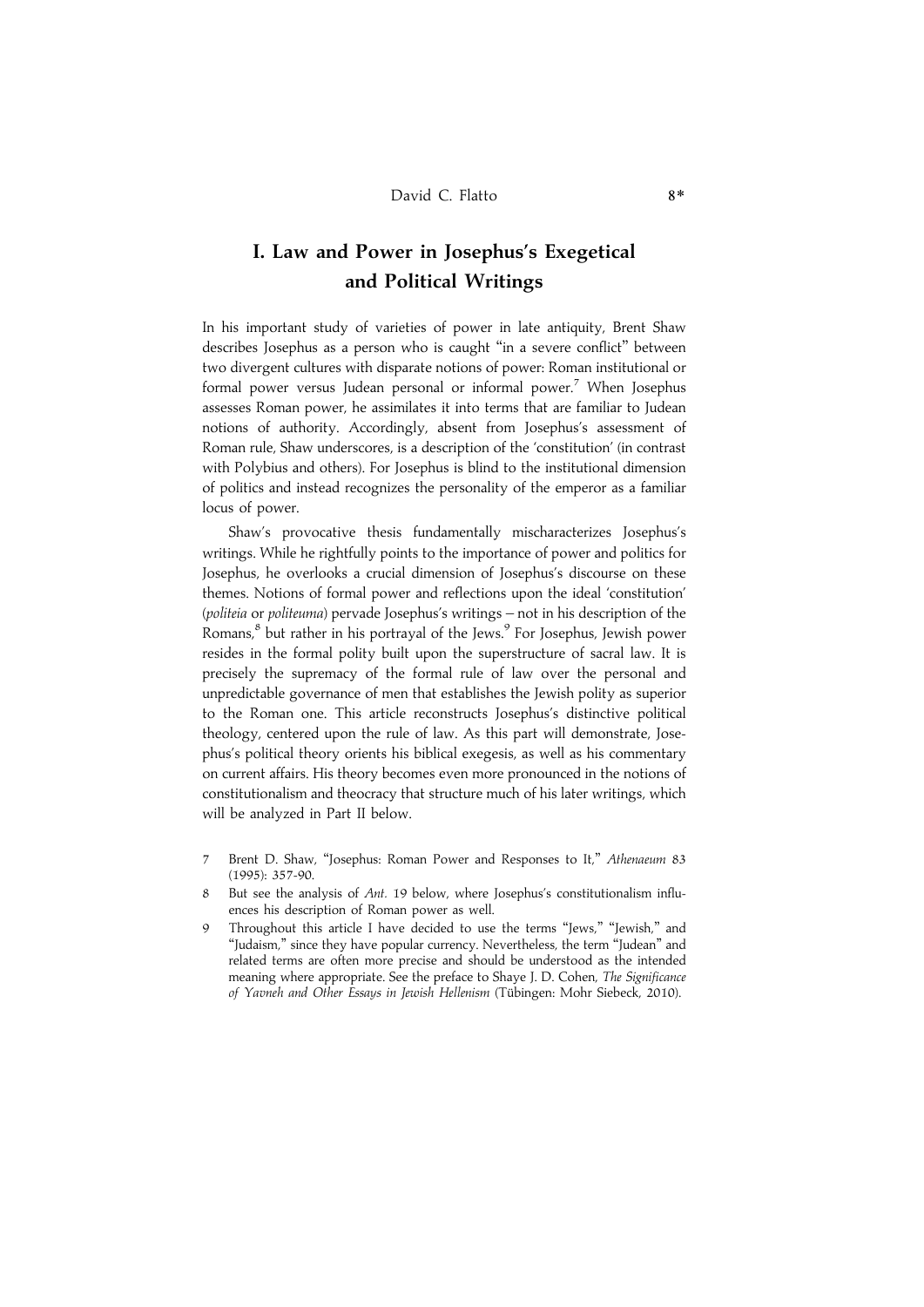#### A. Biblical Exegesis

A close study of several passages in Josephus's restatement of the Bible in Antiquities reveals that he adapted certain (normative and narrative) sections of Scripture in a systematic manner to reflect his distinctive political philosophy.10 Various essential tropes about leadership are stressed by Josephus in these segments, including a preference for aristocratic (or republican) government; a devaluation of monarchy; and a promotion of the judicial role of the high priest and *gerousia* (council of elders). Moreover, Josephus continually expounds upon a larger motif of the sweeping threat of lawlessness undermining a polity. Most strikingly, Josephus repeatedly advances the rule of law over the rule of man.

Elements of these themes already surface in Josephus's presentation of Deuteronomy's judicial plan.<sup>11</sup> Elaborating on Deut 17, he describes the following

10 While scholars have long noticed the elaborate reworking of biblical material in these sections, they have debated to what extent these adaptations are deliberate and systematic, and what caused Josephus to incorporate these modifications. Some scholars assume that Josephus inherited various exegetical motifs, perhaps unwittingly; others conclude that Josephus's changes are largely haphazard; many contend that his changes derive from aesthetic, historic, and apologetic considerations. Below I will demonstrate that Josephus revised certain biblical passages in a systematic manner to reflect his distinctive political philosophy. Josephus's general approach to restating biblical laws has been studied by Louis H. Feldman, Josephus's Interpretation of the Bible (Berkeley: University of California Press, 1998); idem, Studies in Josephus' Rewritten Bible, JSJSup 58 (Leiden: Brill, 1998); Robert P. Gallant, ''Josephus' Exposition of Biblical Law: An Internal Analysis'' (PhD diss., Yale University, 1988); and Harold W. Attridge, The Interpretation of Biblical History in the Antiquitates Judaicae of Flavius Josephus, HDR 7 (Missoula, Mont.: Scholars Press, 1976). See also James L. Kugel, Traditions of the Bible: A Guide to the Bible as It Was at the Start of the Common Era (Cambridge, Mass.: Harvard University Press, 1998); Shaye J. D. Cohen, Josephus in Galilee and Rome: His Vita and Development as a Historian (Leiden: Brill, 1979), 35-42; and Isaak Heinemann, "Josephus' Method in the Presentation of Jewish Antiquities," Zion 5 (1939-40): 180-203 (Hebrew).

All citations to Josephus are from the Loeb Classic editions. Josephus, Jewish War, LCL (Cambridge, Mass.: Harvard University Press, 1927); Josephus, Antiquities, LCL (Cambridge, Mass.: Harvard University Press, 1965); Josephus, The Life, LCL (Cambridge, Mass.: Harvard University Press, 1926); Josephus, Against Apion, LCL (Cambridge, Mass.: Harvard University Press, 1927). I also have frequently consulted the Brill Josephus project edition, where available.

11 The larger context of Ant. 4 is Josephus's exposition of biblical laws. For Josephus's restatement of biblical laws relating to judicial administration, see Sarah Pearce, ''Josephus as Interpreter of Biblical Law: The Representation of the High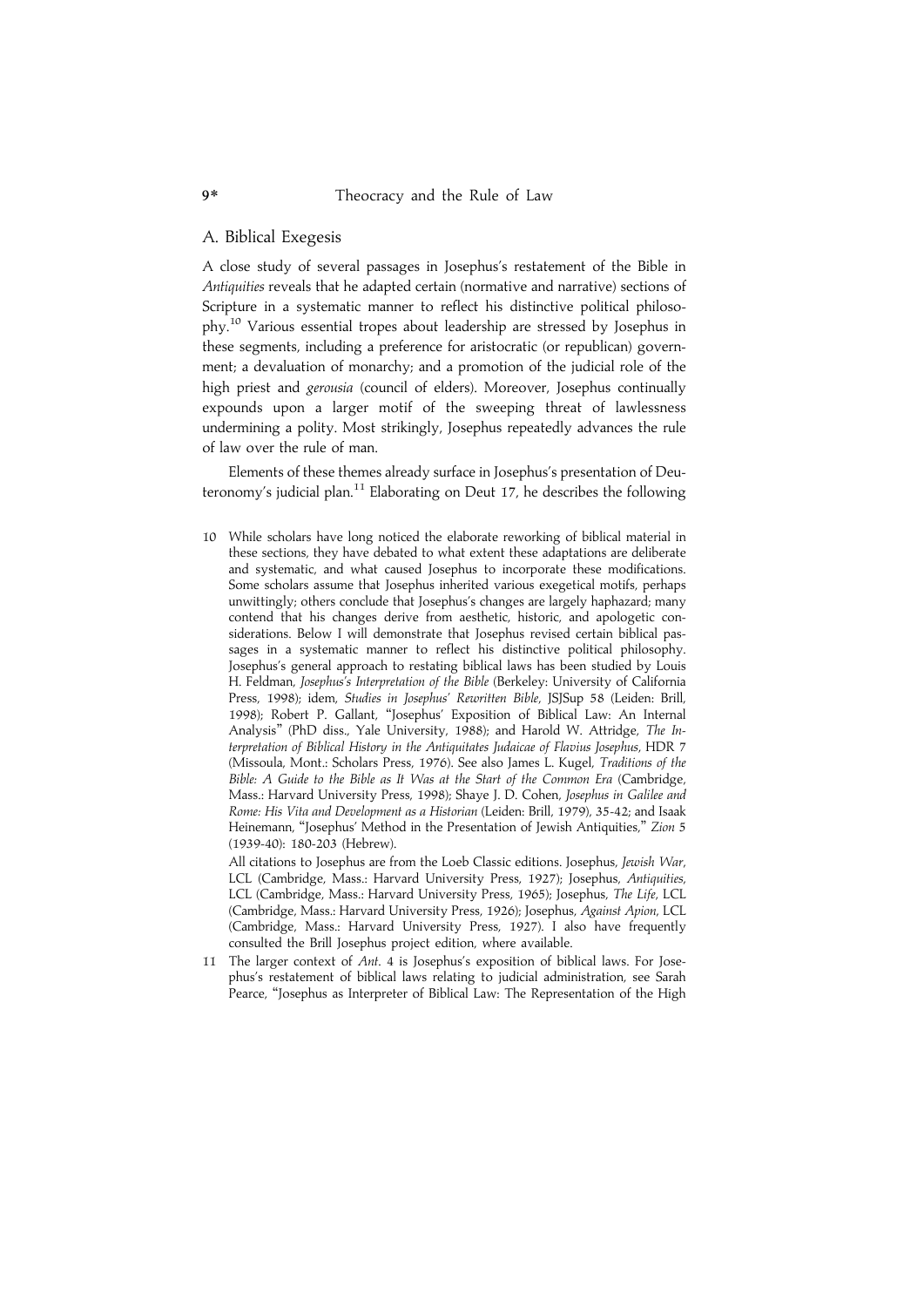judicial scheme in Ant.  $4.214$ -18: justice is to be administered by local municipal judges and Levites, with a central judicial tribunal presiding above them composed of the high priest, prophet, and gerousia.<sup>12</sup> Glaringly absent from this list of judicial officials is the king, conforming to Josephus's explicit preference for an (republican) aristocracy over monarchic rule (see Ant. 4.223 and  $(6.36)$ .<sup>13</sup> In a deeper sense, what animates Josephus's endorsement of aris-

Court of Deut. 17:8-12 according to Jewish Antiquities 4.218,'' JJS 46 (1995): 30- 42. In explicating this section, Pearce cites Josephus's own comments in Ant. 1.17 and 10.218, and his introduction to the laws of the polity in Ant. 4.196-97. See also Sabrina Inowlocki, '''Neither Adding nor Omitting Anything': Josephus' Promise not to Modify the Scriptures in Greek and Latin Context," JJS 56 (2005): 48-65. On the related question of Josephus's conception of, and attitude toward, ancestral laws, see Paul Mandel, ''Scriptural Exegesis and the Pharisees in Josephus," JJS 58 (2007): 19-32; Bernd Schröder, Die 'väterlichen Gesetze': Flavius Josephus als Vermittler von Halachah an Griechen und Römer, TSAJ 53 (Tübingen: J.C.B. Mohr, 1996); and Seth Schwartz, Josephus and Judean Politics (Leiden: Brill, 1990), 170-208. See also Steve Mason, Flavius Josephus on the Pharisees: A Composition-Critical Study (Leiden: Brill, 1991), 97-105, 331.

- 12 The biblical text (and the Septuagint) specifies the priestly Levites and the contemporary judge as the arbiters in such instances. Thus, Josephus here is making three alterations to the biblical foundation: replacing priests with the high priest; inserting the prophet (perhaps in lieu of the judge); and adding the gerousia. Many scholars have attempted to reconstruct the historical or exegetical origins of Josephus's threefold identification. For instance, Sarah Pearce contends that the three judicial actors specified in Ant. 4.218 collectively are successors to Moses, the supreme judicial authority. They assume the roles of Eleazar the high priest, Joshua the prophet, and the council of elders, who were Moses's immediate successors according to Ant. 4.186.
- 13 For more on the anti-monarchic thrust of Josephus's writings, see, e.g., Steve Mason, Josephus and the New Testament, 2d ed. (Peabody, Mass.: Hendrickson, 2003), 108-109; Tessa Rajak, ''The 'Against Apion' and the Continuities in Josephus's Political Thought,'' in Understanding Josephus: Seven Perspectives, ed. Steve Mason (Sheffield: Sheffield Academic Press, 1998), 222-46; Christopher T. Begg, "Israel's Demand for a King According to Josephus," Le Muséon 110 (1997): 329-48; Yehoshua Amir, ''Josephus on the Mosaic 'Constitution','' in Politics and Theopolitics in the Bible and Postbiblical Literature, ed. Henning Graf Reventlow et al., JSOTSup 171 (Sheffield: Sheffield Academic Press, 1994), 13-27; Daniel R. Schwartz, "Josephus on the Jewish Constitutions and Community," Scripta Classica Israelica 7 (1983-84): 30-52; and David Altshuler, ''Descriptions in Josephus' Antiquities of the Mosaic Constitution" (PhD diss., Hebrew Union College, 1977), 120ff. For an alternative perspective on monarchy in Josephus, see Nadav Sharon, ''Monarchy, Democracy, and Domitian: The Development in the Conception of Monarchy and Governance in the Writings of Josephus'' (master's thesis, Hebrew University of Jerusalem, 2006) (Hebrew). I thank the author for sharing this study with me. For more on attitudes toward kingship in other works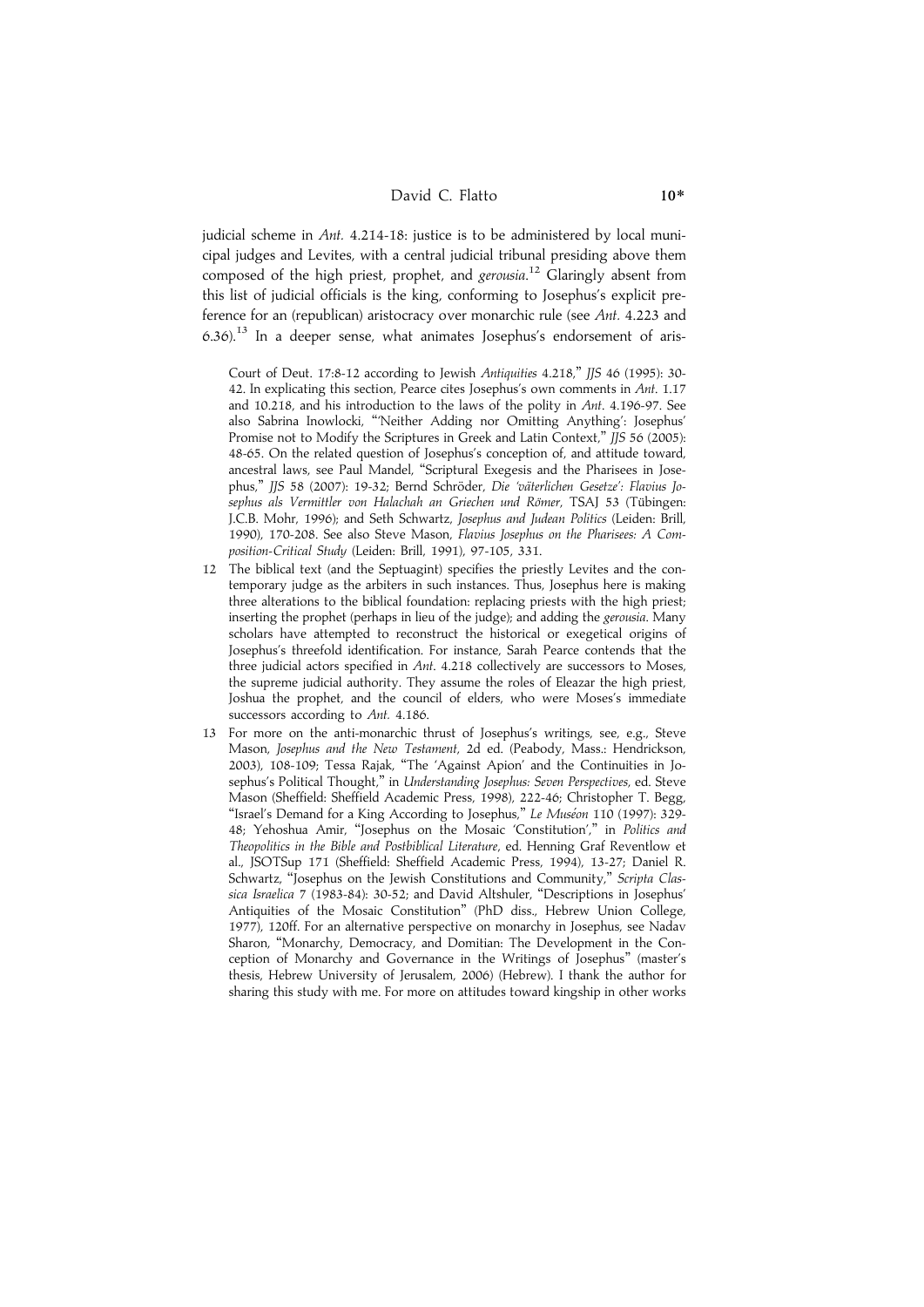tocracy instead of monarchy is his conception of law (as promoted by an aristocracy)<sup>14</sup> as an alternative source of *political strength*. Ultimately, Josephus champions the primacy of the normative order over the rule of men and envisions law displacing the king from his seat of power.

A more explicit instance where Josephus's political philosophy influences his biblical interpretation is evident in the conclusion of the normative section of Ant. 4 (4.302ff.), where Josephus records Moses's valedictory speech. Moses describes his ''putting together the laws, and assisting in providing the arrangement of the constitution," and then adjures the people to observe the laws. Here Josephus inserts a remarkable exegesis of Deut 13:7-17. These biblical verses describe the grave sin of a person, or an entire city, that promotes the worship of foreign gods. Josephus interpolates his own paraphrase of these laws into Moses's last address,<sup>15</sup> and completely transforms their meaning:

But even if one of their blood relatives should undertake to confound and abolish the constitution based upon them [the laws], or indeed a city should do so, [they declared that] they would defend them [the laws] both in common and individually: after prevailing, they would themselves pull it [the rebellious city] down from the foundations and not leave behind the ground of those who had run mad, if that were possible... (Ant. 4.309-10) (emphasis added)

In Josephus's scheme, the ultimate transgression of the Torah is not idolatry but rather undermining the constitution and laws.<sup>16</sup> Accordingly, Josephus's

of Second Temple literature, see Odo Camponovo, Königtum, Königsherrschaft und Reich Gottes in den frühjüdischen Schriften, OBO 58 (Göttingen: Vandenhoeck & Ruprecht, 1984).

- 14 For Josephus an aristocracy offers a vehicle to govern by law, and thus differs from a republic, or an assembly of powerful men. See more in Part I. B. and n. 31 below.
- 15 Transferring this passage to the culminating section recording Moses's valedictory address further underscores its significance.
- 16 At times, a political choice is conceptualized in Jewish sources as idolatrous, albeit in various different senses. Thus, 1 Sam 8 conceives of the choice of monarchic rule as an essentially idolatrous betrayal of God's rule. See also Moshe Halbertal and Avishai Margalit, Idolatry, trans. Naomi Goldblum (Cambridge, Mass: Harvard University Press, 1992). In a different vein, see Deut 28:36, ''The Lord will drive you, and the king you have set over you, to a nation unknown to you and your fathers, where you shall serve other gods of wood and stone," where the verse transitions from disempowerment to idolatry. Alternatively, in Josephus's view, rejecting the Torah's constitution is a way of abandoning God (i.e., idolatry).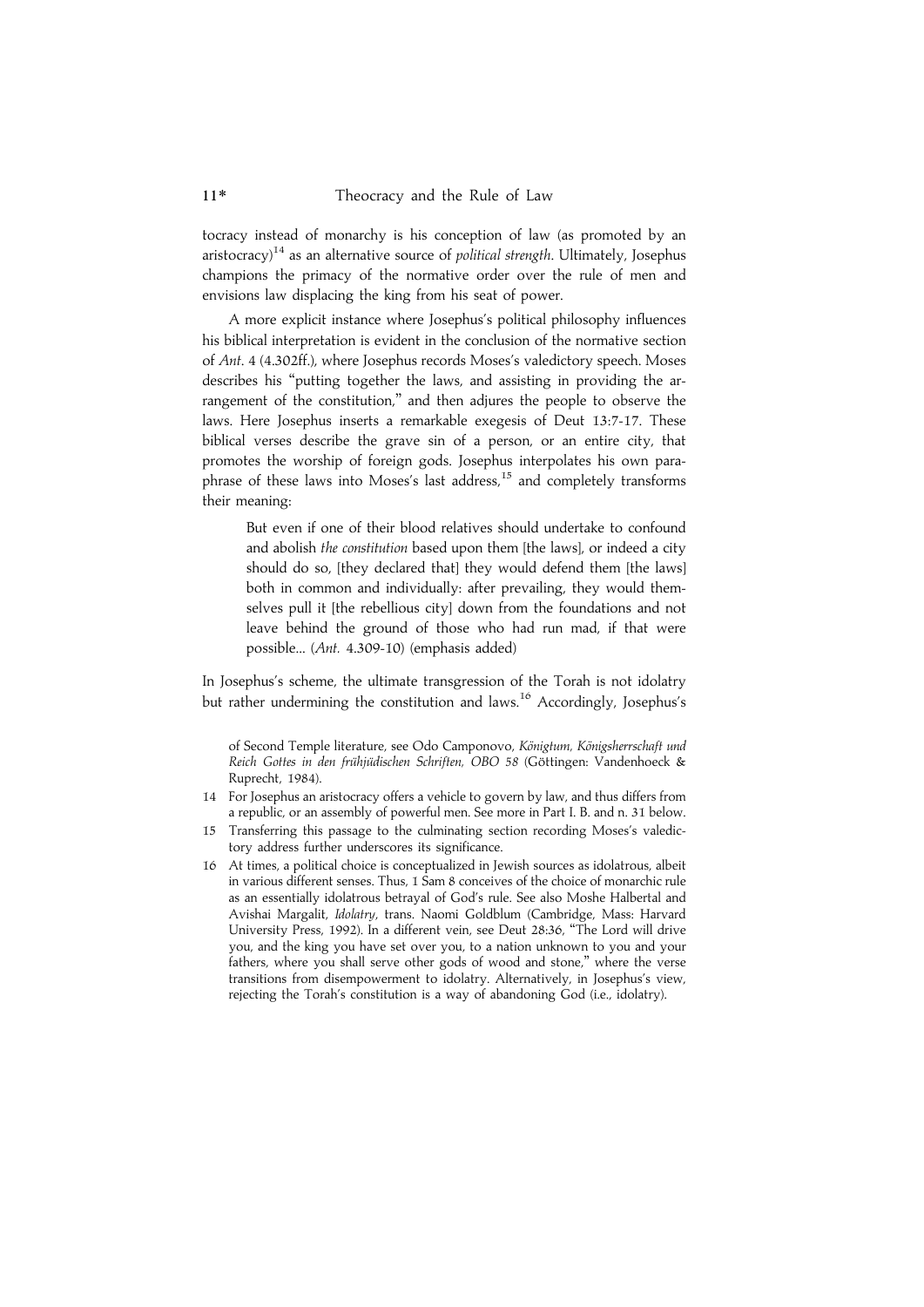exegesis substitutes the sin of idolatry with the offense of revolution, and calls for the utter rejection (literally, destruction) of an alternative political order that is not based on the laws.

The importance of constitutionalism and the vital role of law in constituting the ideal polity are also apparent in Josephus's striking exegesis of the book of Judges in Antiquities 5.<sup>17</sup> Introducing this biblical period, Josephus describes a state of lawlessness:<sup>18</sup>

After these things the Israelites became inactive with regard to their enemy... they thought little of the order of their constitution and no longer paid attention to the laws. (Ant. 5.132) (emphasis added)

Josephus then clarifies what he means by neglecting the constitution:

Aye, even that aristocracy of theirs was now becoming corrupted. No more did they appoint councils of elders (gerousia) or any other of those magistracies beforetime ordained by law. (Ant. 5.135)

In other words, according to Josephus, much of the turbulence at the outset of the book of Judges is due to constitutional failure, including the breakdown of the rule of law.

By pointing to political and judicial collapse as the reasons for anarchy at this stage, Josephus is glossing over the causes catalogued in the biblical text: the impartial conquest stressed in Judg 1:27-36, the failure to heed the divine call to sever any ties with the indigenous population underscored in 2:1-5, and the sins of idolatry and intermarriage emphasized in 2:11-3:6. Here, as before, it is not idolatry, but the abandonment of the Jewish constitution that is considered to be the cardinal sin of the Jews.

- 17 Many scholars have assumed that a primary message of this biblical book is political. Martin Buber, in his Kingship of God, famously reads Judges as an antimonarchic work, and certainly various passages in this biblical book have that connotation. Many scholars disagree, especially insisting that the final chapters of Judges (17-21) have an unambiguous and opposite message. See, e.g., Adele Berlin, Marc Zvi Brettler, and Michael Fishbane, eds., The Jewish Study Bible (Oxford: Oxford University Press, 2004), 509.
- 18 The translation in this paragraph comes from Louis Feldman, ''Josephus' Portrayal  $(Anti)$  (Antiquities 5.136-174) of the Benjaminite Affair of the Concubine and Its Repercussions (Judges 19-21),'' JQR 90 (2000): 263. Feldman's overall treatment of the Benjaminite Affair is an important contribution. See also Louis H. Feldman, Josephus's Interpretation of the Bible, 143-44; and Attridge, Interpretation of Biblical History, 135-36.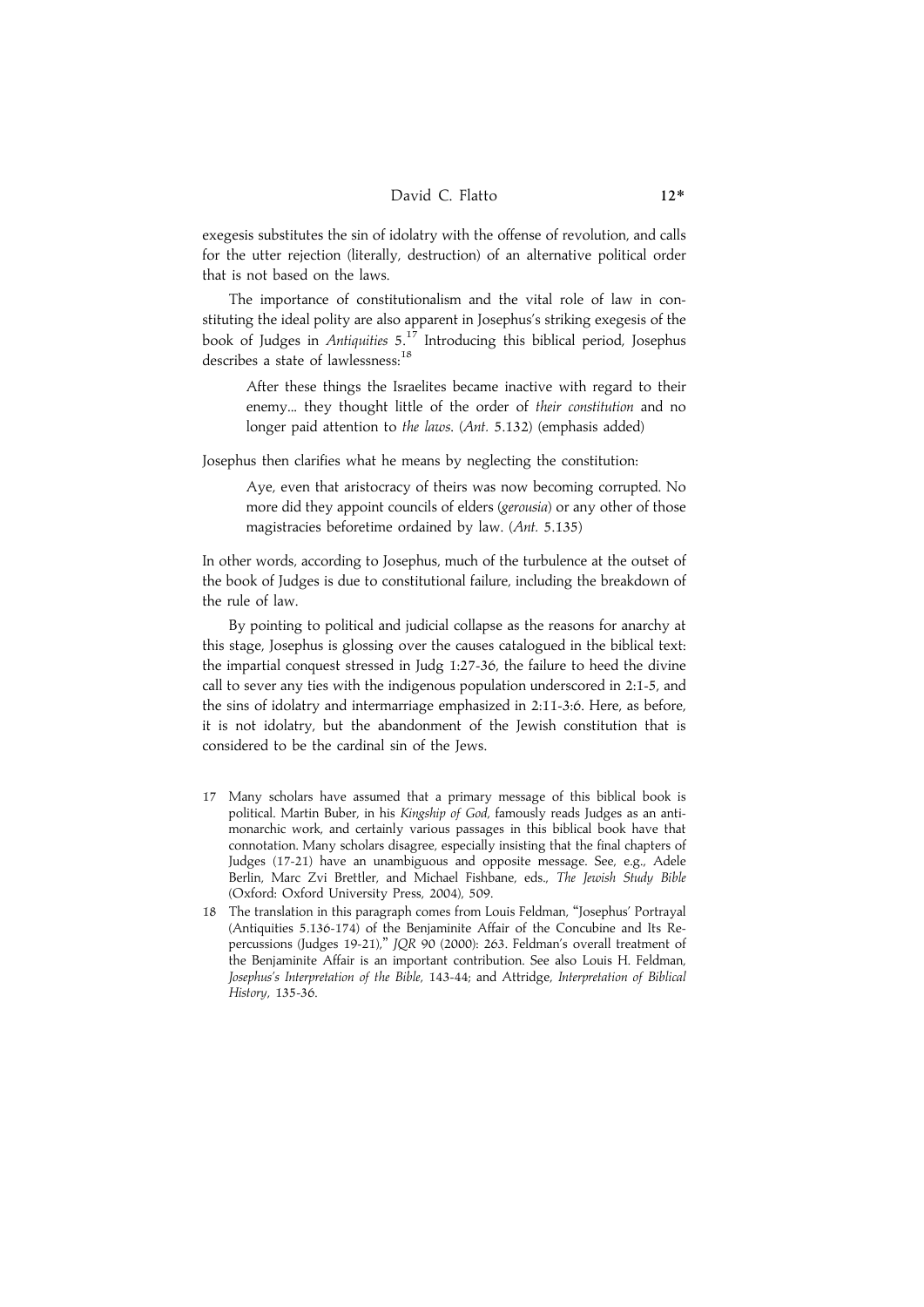#### 13\* Theocracy and the Rule of Law

Following this background description of widespread anarchy, Josephus begins his restatement of the book of Judges by skipping to the chaos recorded in its final chapters (the ''Benjaminite War'' that was engendered by the ''Gibeah outrage''), deferring his account of the interim chapters until later in Antiquities 5.<sup>19</sup> At first blush, highlighting the analogous themes of the last chapters of Judges would seem to undermine Josephus's case for aristocratic rule, since these chapters emphatically stress the indispensability of kingship for restoring civic order. Recall the ringing refrain of the final chapters of Judges, ''in those days there was no king in Israel; each man doing what was right in his own eyes'' (see, e.g., Judg 17:6; 18:1; 19:1; 21:25), which indicates that monarchy is the solution for anarchy. Yet, Josephus carefully sidesteps this implication, and projects the latter chapters of Judges in a different light. By monitoring Josephus's additional editorial moves, one can reconstruct his bold exegesis which omits the pro-monarchic agenda of these biblical chapters, and instead reinforces his political philosophy.

Josephus commences his narration of the final chapters of Judges with a restatement of Judges 19, but he omits the opening pro-monarchic refrain, ''in those days there was no king in Israel...'' (Judg 19:1). He likewise hardly cites any of the material from Judg 17-18, thereby not only downplaying the idolatrous sin of the Micah episode, but also eliminating two more citations of the pro-monarchic refrain (Judg 17:6 and 18:1). Similarly, he never cites the final pro-monarchic refrain capping the biblical episode (Judg 21:25), and instead inserts his own statement about the rise of the Benjaminites. After next

19 The scholarly consensus is that the final chapters are a discrete biblical source. See, e.g., Yairah Amit, "The Book of Judges: Dating and Meaning," in Homeland and Exile: Biblical and Ancient Near Eastern Studies in Honour of Bustenay Oded, ed. Gershon Galil et al. (Leiden: Brill, 2009), 307. For more on the dating of this source, see Cynthia Edenburg, ''The Story of the Outrage at Gibeah (Jdg. 19-21): Composition, Sources and Historical Context'' (PhD diss., Tel Aviv University, 2003) (Hebrew). Interestingly, several early rabbinic texts also date these biblical chapters to the beginning of the book of Judges. See Seder Olam 12, Eliyahu Rabbah 11:57. See also Feldman, ''Josephus' Portrayal (Antiquities 5.136-174) of the Benjaminite Affair,'' 258-59.

A more specific scholarly hypothesis is that chapters 19-21 of Judges contains a polemical attack on the house of Saul, and instead champions the Davidic dynasty. See, e.g., Amit, "Book of Judges: Dating and Meaning," 297-322; eadem, "Literature in the Service of Politics: Studies in Judges 19-21," in Politics and Theopolitics in the Bible and Postbiblical Literature, 28-40; Marvin Alan Sweeney, ''Davidic Polemics in the Book of Judges,'' VT 47 (1997): 517-29. See also Gregory T.K. Wong, ''Is there a Direct Pro-Judah Polemic in Judges?'' SJOT 19 (2005): 84-110.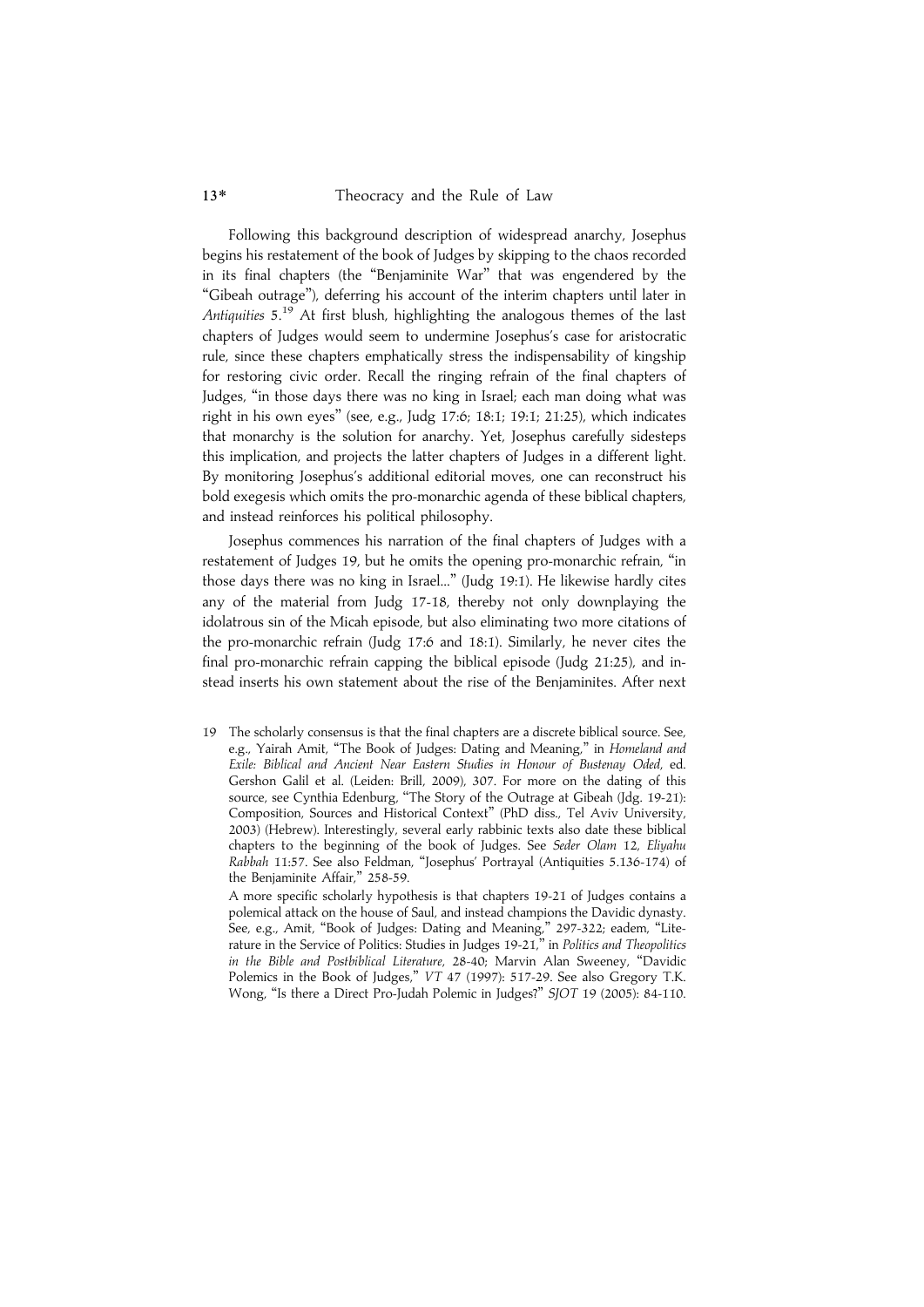recounting the fate of the Danites (excerpting Judg 18), he again returns to the trope of constitutional failure and abandonment of law as engendering the travails of the book of Judges (Ant. 5.174-79).

By opening his retelling of the book of the Judges with its final chapters, which portray widespread anarchy as a consequence of an inadequate political infrastructure, Josephus validates his political reading of this entire period. Yet, at the very same time Josephus completely subverts the specific political message of the latter section of this biblical book. Constitutionalism established through an aristocracy, judicial councils, and the rule of law emerges as the solution to anarchy, in Josephus's retelling, silencing the Bible's campaign for kingship.

In the remainder of his restatement of the book of Judges, Josephus returns several times to his own revised political refrain, reiterating something to the effect that in those days there was no lawful aristocracy in Israel. He likewise continues to hail his constitutional vision in subsequent sections of Antiquities 5 (see, e.g., Ant. 5.186, 5.234, and 5.255). This enables Josephus to easily segue into Antiquities 6, where he recounts the strident anti-monarchic themes of the opening chapters of the book of Samuel (a transition that is far more difficult to explain for traditional biblical commentators who accept the pro-monarchic material in Judg 19-21).

Other examples of political theory shaping exegesis abound in Josephus's rewritten Bible in Antiquities, including the following: Korach and Zimri lodge forceful protests against the tyrannical rule of whimsical leaders, and their complaints can only be dismissed because the laws are in fact applied in an evenhanded manner in Israelite society (Ant. 4.14-36 and 4.141-55); the ideal successors of Moses are legal masters who govern by executing the law (Ant. 4.174-88 and 4.324); when Samuel prefers aristocracy to kingship he intends to promote the rule of law (Ant. 6.36-44); Absalom's mutiny aspires to establish an autonomous judicial structure, where the king only serves in a secondary role (Ant. 7.194-97); and Jehoshaphat's judicial reforms illustrate the possibility of even a non-aristocratic (=monarchic) form of government succeeding as long as it is dedicated to enabling the rule of law (Ant. 8.395 and 9.2-6).<sup>20</sup> Throughout, these passages reflect Josephus's profound commitment to the rule of law and his deep skepticism about the reign of powerful men.

20 For further elaboration, see David Flatto, ''Between Royal Absolutism and an Independent Judiciary: The Evolution of Separation of Powers in Biblical, Second Temple and Rabbinic Texts'' (PhD diss., Harvard University, 2010), 164-69.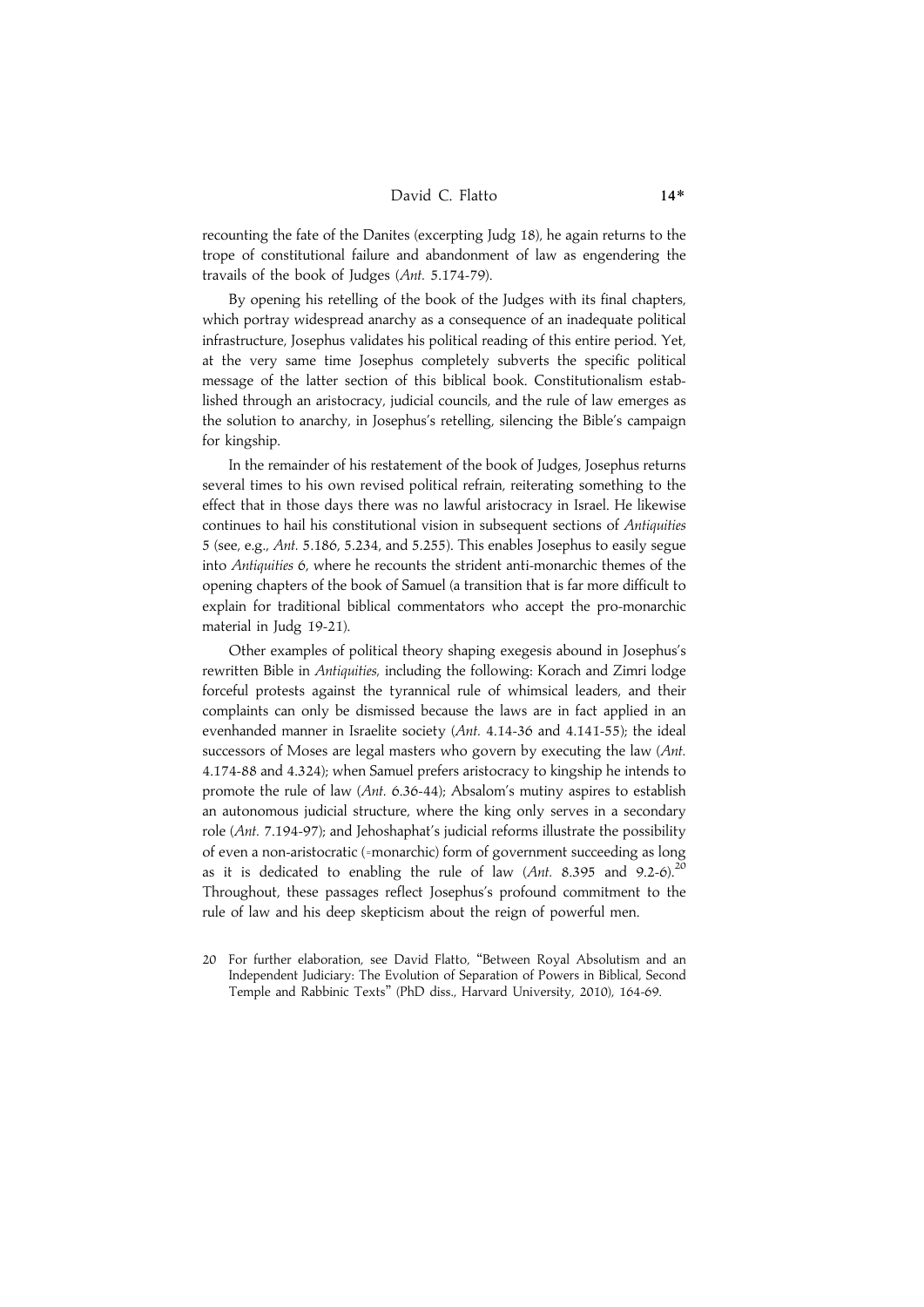### B. Political Affairs

Josephus's political-theological orientation, especially his preference for aristocracy, priesthood, and the rule of law, and his placement of law at the center of the ideal polity, also color his reflections on contemporary affairs. One important illustration is his mature treatment of the Fourth Philosophy in Antiquities (see 18.4-25), which differs from his earlier depiction of the Zealots in the War  $(2.118)^{21}$  In the War, Josephus describes how Judas the Galilean incited his countrymen to revolt against the Romans (in 6 C.E.), scorning their willingness to pay a tribute and thereby defer to mere mortals as only God is their true master. In a derogatory comment, Josephus characterizes Judas as a sophist who founded a (presumably marginal) sect that shared nothing in common with the three Jewish philosophies that he proceeds to describe – the Pharisees, Sadducees, and Essenes.<sup>22</sup>

Returning to this event at greater length in Antiquities 18, Josephus relates a similar affair, peppered with additional details, and likewise segues into a summary of the various philosophies of Judaism.<sup>23</sup> What distinguishes Josephus's latter report most is not his revised factual record but rather his characterization and evaluation of Judas's viewpoint. In this context, Josephus describes Judas's attitude, and the following it spawned, as establishing a fourth school of philosophy, alongside the three main sects (or schools of thought). By characterizing this approach for the first time as a significant fourth alternative philosophy of Judaism (in contrast with his descriptions of the three Jewish philosophies in the War 2.119-66 and Ant. 13.171-73), Josephus

- 21 See the entry by Menahem Stern entitled "Zealots and Sicarii," in EncJud 21:467-80. See also idem, ''Sicarii and Zealots,'' in The World History of the Jewish People, ed. M. Avi-Yonah and Z. Baras (Tel Aviv: Jewish History Publications, 1977), 8:263-301; and Martin Hengel, The Zealots: Investigations into the Jewish Freedom Movement in the Period from Herod I until 70 A.D., trans. David Smith (Edinburgh: T&T Clark, 1989).
- 22 Later, Josephus blames the Fourth Philosophy for the revolt against the Romans. See War 7.252-55, which links the Sicarii with Judas (who refused Quirinius's census). See Stern, ''Zealots and Sicarii,'' 468. See also Shaye J. D. Cohen, From the Maccabees to the Mishnah, 2d ed. (Louisville, Ky.: Westminster John Knox, 2006), 164-66, for a more subtle formulation of the relationship between the Fourth Philosophy and other revolutionary groups, See also n. 27 below.
- 23 See Ant. 18.1-10, and then the summary of the philosophies in Ant. 18.11-25. In the former section, Josephus mentions additional details such as Quirinius, Saddok, and the specific argument which Judas and Saddok advanced to inspire the Jewish people to challenge the Roman assessment.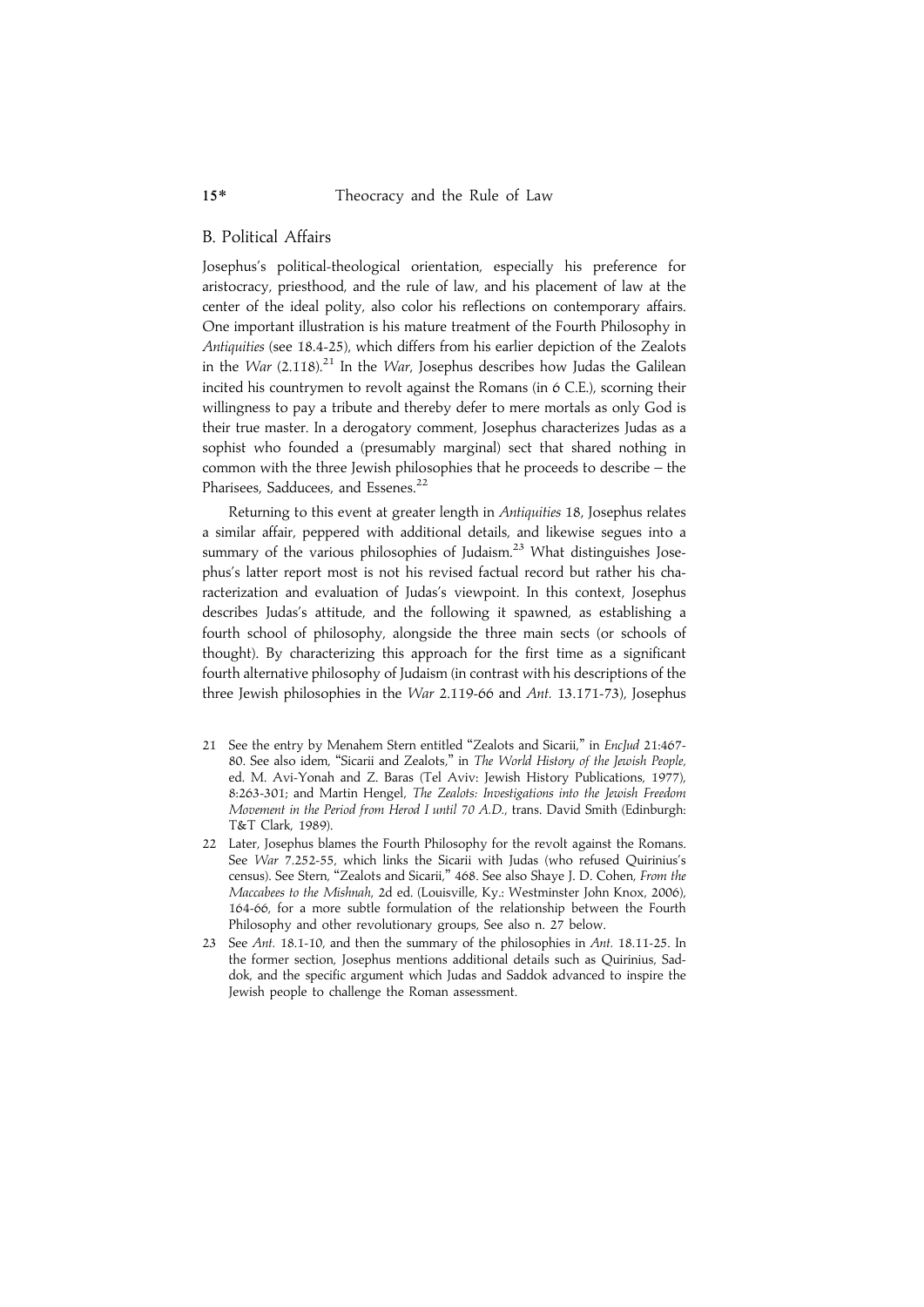### David C. Flatto 16\*

elevates its importance and stature, even as he levels sharp criticisms against its founders and followers for their "innovation and reform."<sup>24</sup>

When Josephus proceeds to summarize the tenets of the Fourth Philosophy he employs the following remarkable characterization, ''As for the fourth of the philosophies...This school agrees in all other respects with the opinions of the Pharisees, except that they have a passion for liberty that is almost inconquerable, since they are convinced that God alone is their leader and master."<sup>25</sup> By comparing the Fourth Philosophy to the Pharisees – accenting their passion for liberty, their total subservience to God, and their willingness to die for their creed – Josephus surprisingly underscores positive values of this movement which resonate with virtues promoted by Jewish tradition according to Antiquities and Apion.<sup>26</sup>

24 See ibid., 18.9. The sharp criticisms leveled against the founders and followers are recorded in Ant. 18.6-10. In the continuation of Ant. 18.6-10, 23-25, however, Josephus's remarks contain both a critical and positive dimension, as explained herein.

Scholars have largely amplified Josephus's negative assessment of the Fourth Philosophy. See, e.g., Stern, "Zealots and Sicarii," 467ff; Cohen, From the Maccabees to the Mishnah, 164-66; and Tessa Rajak, The Jewish Dialogue with Greece and Rome: Studies in Cultural and Social Interaction, AGJU 48 (Leiden: Brill, 2001), 202. But Seth Schwartz, Josephus and Judean Politics, 188, already notes some of the ambivalence in the Ant. 18 account. It seems that for Josephus, the primary error of the Fourth Philosophy was not only related to their message, but their very establishment of a new school. Precisely because Josephus now characterizes them as a competing philosophy, and not just a marginal offshoot, he also negatively assesses the effrontery involved in staking out a novel position.

- 25 Ant. 18.23.
- 26 Although the precise parameters of this statement are difficult to ascertain, Josephus's sweeping formulation of affinity here is striking, as is the implication of aligning the Fourth Philosophy with the Pharisees, whose excellence he has just hailed. Moreover, since the Pharisees are the ultimate guardians of the ancestral traditions, the Fourth Philosophy apparently abides by these traditions as well. In truth, the very novelty of the group which Josephus stresses in this context  $$ their passion for liberty that arises from their conviction in the sole leadership of God - is itself largely consistent with the ancestral traditions, as characterized by Josephus throughout his writings, especially in Ant. 4 and Ag. Ap. 2. Further, two especially positive characteristics of the Fourth Philosophy which Josephus proceeds to underscore - their dedication to liberty and willingness to die for their creed - are both described as central political virtues of the Jewish tradition in Ag. Ap. For more on early Jewish attitudes toward martyrdom, see Rajak, Jewish Dialogue with Greece and Rome, 99-136.

In essence, the Fourth Philosophy shares much with "theocracy," the fourth constitutional structure described by Josephus in Ag. Ap. 2, discussed further below.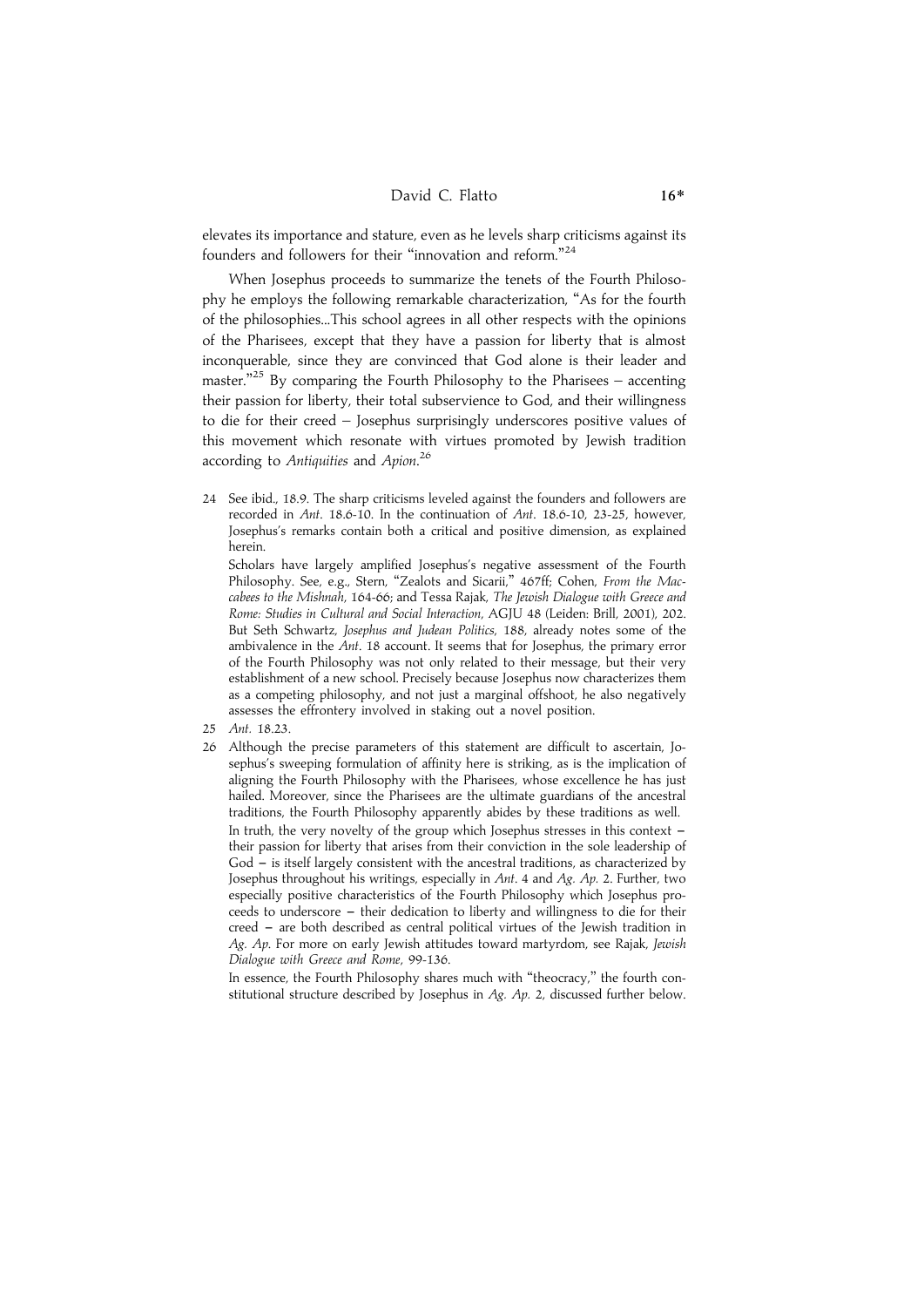Apparently, the novel aspect of the Fourth Philosophy that offends Josephus according to Antiquities is its radical rejection of all human rule, which even precludes an administrative or juristic body mediating God's will through legal norms (which Josephus sees as indispensable). Further, the Fourth Philosophy operates on the brink of lawlessness, which easily deteriorates into violent civil strife. For Josephus, such lawlessness actually undermines liberty, and subverts the laudatory aspirations of the Fourth Philosophy. Nevertheless, as Josephus's political theology matures from the War through the latter sections of Antiquities and Apion, his evaluation of the Fourth Philosophy changes, and his identification with aspects of its ideology increases.<sup>27</sup>

A second example occupies the majority of Antiquities 19, which is devoted to the narrative of Caligula's assassination and Claudius's rise to imperial power. Considering the almost complete irrelevance of this episode for Jewish history, Josephus's inclusion of this lengthy excursus is puzzling, to say the least.<sup>28</sup> In this vein, it is worth drawing attention to one particular episode

Thus, in his later works, Josephus identifies a fourth approach in both schemes (the schools of Jewish philosophy and the constitutional structures), which are interrelated. Yet, theocracy promotes liberty through law, while the anarchic Fourth Philosophy operates on the brink of lawlessness.

See also Isaiah M. Gafni, "Josephus and I Maccabees," in Josephus, the Bible, and History, ed. Louis H. Feldman and Gohei Hata (Detroit: Wayne State University Press, 1989), 116-31. For more on the theme of *libertas* in Josephus, see Daniel R. Schwartz, ''Rome and the Jews: Josephus on 'Freedom' and 'Autonomy','' in Representations of Empire: Rome and the Mediterranean World, ed. Alan K. Bowman et al. (Oxford: Oxford University Press, 2002), 65-81.

- 27 Interestingly, Josephus concludes this segment by blaming the uprising on Florus, the Roman procurator. See Ant. 18.25, 20.252-58. As many have noted, Josephus's account in Ant. differs considerably from the War, where he holds the rebelling Jews (including those connected with the Fourth Philosophy) as primarily culpable for the revolt against Rome. See, e.g., Cohen, Josephus in Galilee and Rome, 152-60. By shifting the blame to Florus in Ant., Josephus further vindicates the Fourth Philosophy in Ant.
- 28 There is widespread scholarly consensus that this material originates from one or more external sources which Josephus relied upon, although the identity of the author(s) remains uncertain. Theodor Momsen pointed to Cluvius Rufus, while Feldman challenges this hypothesis, and makes several alternate suggestions. See the discussion in Louis H. Feldman, Studies in Hellenistic Judaism, AGJU 30 (Leiden: Brill, 1996), 164-76. See also Klaus Scherberich, ''Josephus und seine Quellen im 19. Buch der 'Antiquitates Iudaicae' (Ant. Iud. 19,1-273),'' Klio 83 (2001): 134-51. Many have assumed that Josephus is just filling out his work at this point, stretching to reach the Dionysian twenty. See, e.g., Cohen, Josephus in Galilee and Rome, 59. Josephus offers his own rationale for this extended tangent, explaining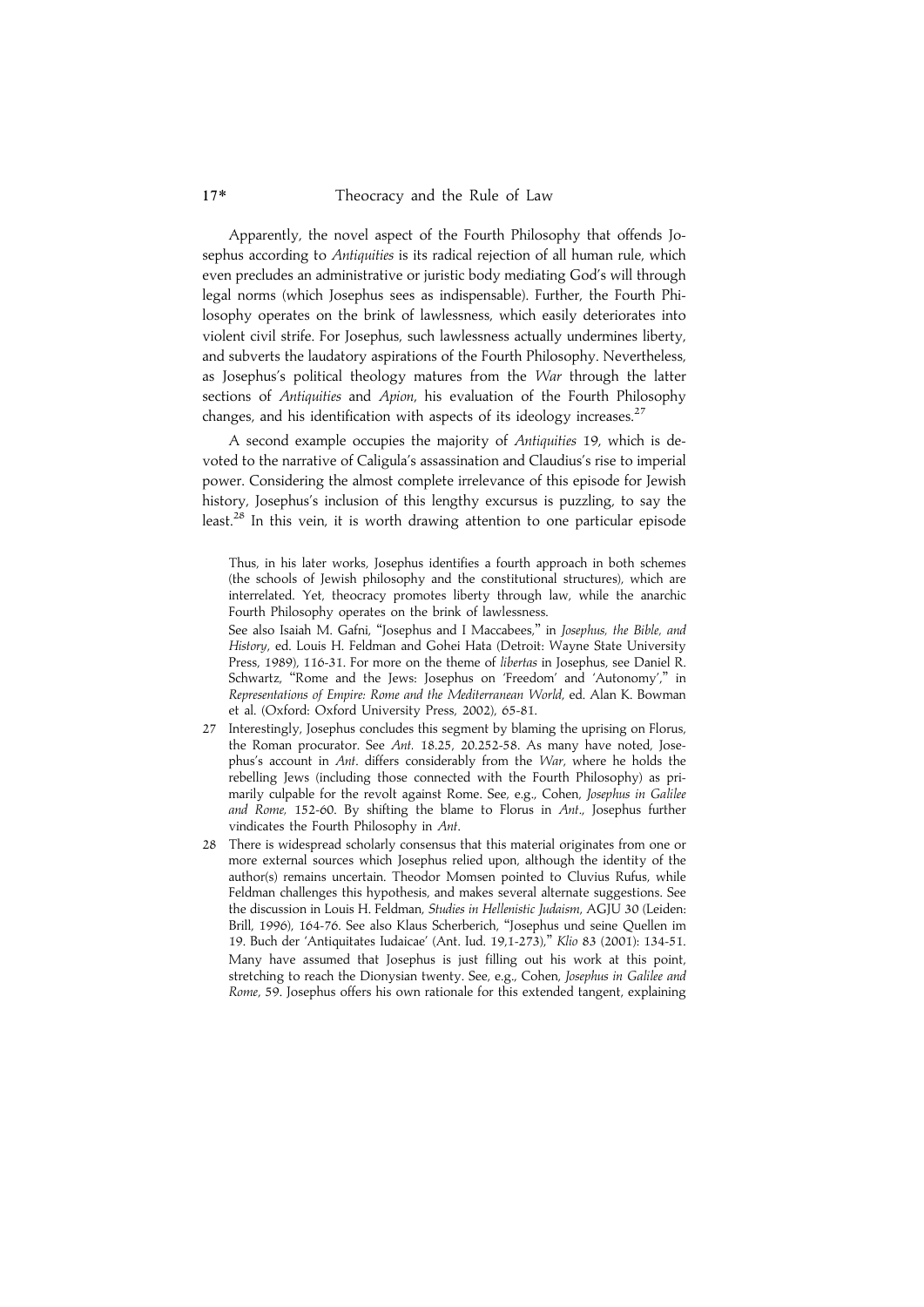### David C. Flatto 18\*

recorded in Antiquities 19: the effort to restore the Republic in the Roman Senate following the assassination of Caligula (see Ant. 19.158-200). Why would Josephus dare to return to this moment of insurrection when he is living in imperial Rome? Moreover, what is its lasting legacy for Josephus?<sup>29</sup>

Sentius's speech in the Senate calling for a restoration, reproduced in its entirety by Josephus (Ant. 19.167-84), conveys an impassioned plea for the values of republicanism (or aristocracy, in the important parallel version of this episode in the War 2.204-205), and constitutes a forceful critique of the imperial system. By highlighting this event, Josephus accomplishes something akin to what K. R. Bradley described as the general effect of Suetonius's *Lives*:<sup>30</sup>

that Caligula's death was of the greatest importance for saving Palestinian Jewry from ruin (Ant. 19.15-16). In addition, Louis Feldman points to Agrippa's leading role in facilitating Claudius's ascension to power in Josephus's rendition of this affair. See Ant. 19:236ff. Agrippa's role is even more pronounced in the parallel account in War 2.206-13. See Feldman, Studies in Hellenistic Judaism, 164-76. Both of these reasons fail to adequately explain this elaborate digression. My alternative suggestion, which I present below, relates to contemporary rule, and the proper role of law and power within the polity. In a similar vein, see Feldman's passing suggestion (Studies in Hellenistic Judaism, 172) that perhaps Josephus detected an analogy between Caligula and Domitian. For a loosely parallel notion, see Shaw's important analysis of the story of Asinaios and Anilaios recorded in Antiquities 18. Brent D. Shaw, ''Tyrants, Bandits and Kings: Personal Power in Josephus,'' JJS 44 (1993): 176-204. Most germane to my analysis are the brief, but important, comments of Steve Mason, Judean Antiquities 1-4, XXVII-XXIX.

- 29 The question is heightened by the fact that other classical writers hardly refer to this event. Cassius Dio only describes it in a short paragraph in his lengthy Roman History. See Dio's Roman History, Book LX. Tacitus, who was an open critic of the Augustan solution, does not record this phase of the Caligula affair altogether. In fact, while Tacitus repeatedly celebrates the republican ideal of open debate, he considers the actual expression of hostilities toward the imperial form in the political field to be fruitless. See Chaim Wirszubski, Libertas as a Political Idea at Rome during the Late Republic and Early Principate (Cambridge: Cambridge University Press, 1950), 160-67. For Tacitus, the achievement of libertas depends less on the constitutional framework than on how people use their political institutions and the character they develop under any political structure. Suetonius does refer to this event twice, but each time only briefly. Suet. Div. Claud. 10:3ff; Div. Calig. 60. See also Andrew Wallace-Hadrill, Suetonius: The Scholar and His Caesars (New Haven: Yale University Press, 1984), 112ff; and Richard J. A. Talbert, The Senate of Imperial Rome (Princeton: Princeton University Press, 1984).
- 30 K. R. Bradley, Lives of the Caesars: Suetonius (Loeb Classical Library 31; trans. J.C. Rolfe; Cambridge, Mass.: Harvard University Press, 1998), 21. Bradley refers in his final line to the two instances where Suetonius describes the Senatorial debate following Caligula's assassination (see n. 29 above), and two other moments of likely lesser significance (see Suet. Div. Tib. 50; Div. Oth. 12.2).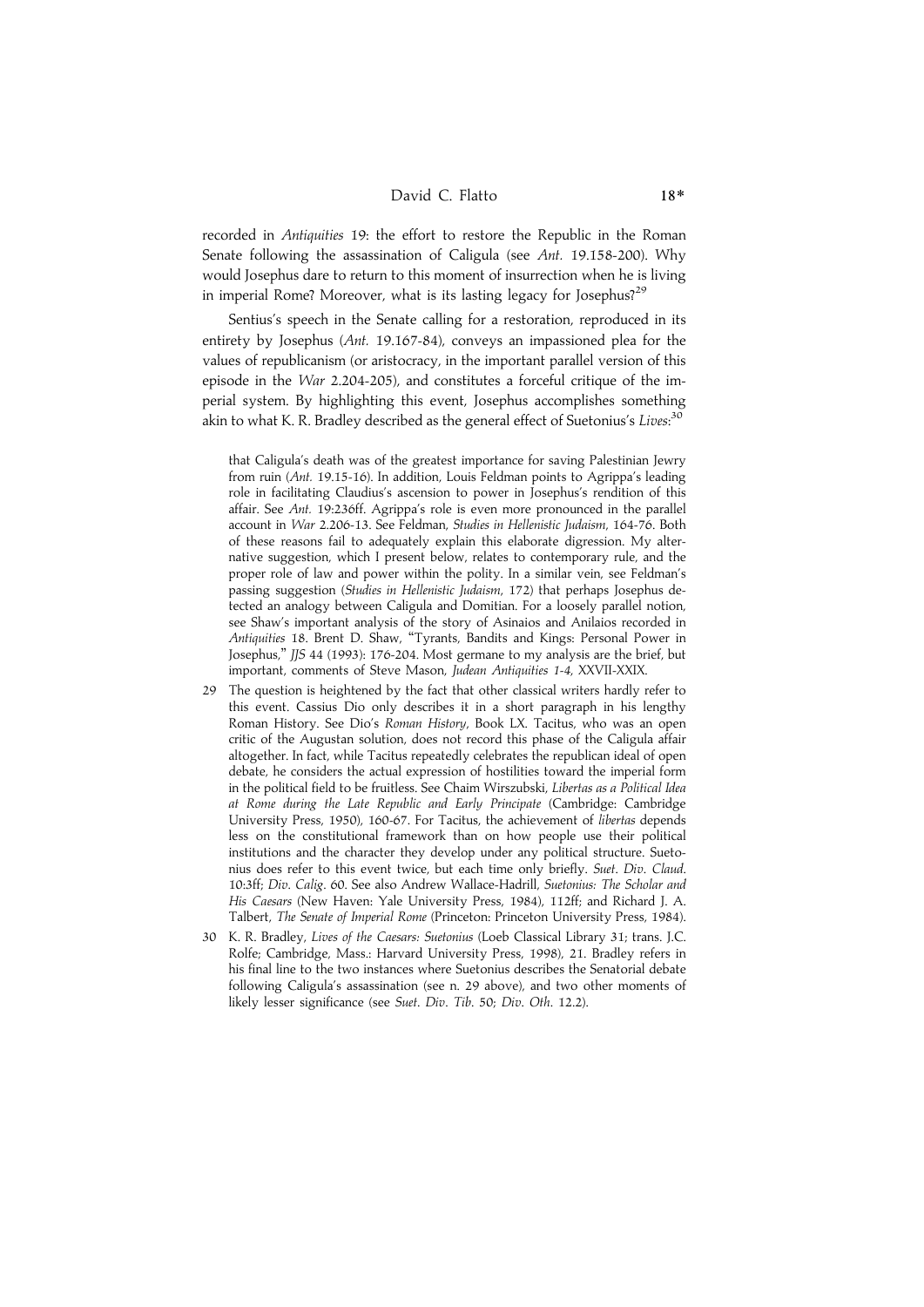...To write a work assessing previous regimes was in itself something of a political act, because by holding up to scrutiny the power of the Caesars, Suetonius was constantly reminding his readers that the Principate was an autocratic form of rule totally at odds with ancient Roman traditions of free government and capable of disintegrating into despotism of the worst kind at any moment....

In a similar sense, Josephus describes an historic moment to underscore to his readers that even though an emperor replaced the senatorial Republic, libertas remains elusive under both political structures,<sup>31</sup> "...inasmuch as it leaves matters not to the wisdom of the laws, but to the angry whim of those who are in authority'' (Ant. 19.172). Both republican and imperial forms of government can deteriorate into tyrannical forms since they rely on men, rather than the stable and inviolable rule of (sacral) law. Herein lies the political act of Josephus, which lays the groundwork for a distinctive Jewish political model that overcomes the deficiencies of republican and imperial rule.

### II. Constitutionalism and Theocracy

Josephus's systematic political thought is most apparent in his ''constitutional'' writings in Antiquities, and especially Apion. Both the opening and closing paragraphs of Antiquities capture the centrality of the constitutional framework for this book.<sup>32</sup> Commencing his work with a programmatic statement, Josephus sets out his agenda to describe the history and constitution of the Jews (Ant. 1.5, and see 1.11-20). The concluding passages, which delineate all of the high priests who officiated since Aaron, twice enumerate changes in the governmental constitution at various stages of Jewish history (see Ant. 20.229, 234, 251, and 261). Throughout the legal sections of Antiquities 3 and 4, which

- 31 Even though Josephus likely prefers republican government (which is similar to his aristocratic ideal, alluded to in the parallel passage in War) to an imperial one (which is similar to the monarchic form of rule that he opposes), Josephus presumably intends to critique both schemes. For both forms of government rely on powerful men, and therefore easily deteriorate into tyrannical rule, rather than on durable and just laws. A government of law can only be achieved by the kind of aristocracy he refers to in Ant. 4, or better yet, a theocracy (as he discovers in his mature philosophy), as he describes in Ag. Ap. 2.
- 32 See Schwartz, ''Josephus on Jewish Constitutions and Community,'' 30-52; and Amir, "Josephus on the Mosaic 'Constitution'," 13-27.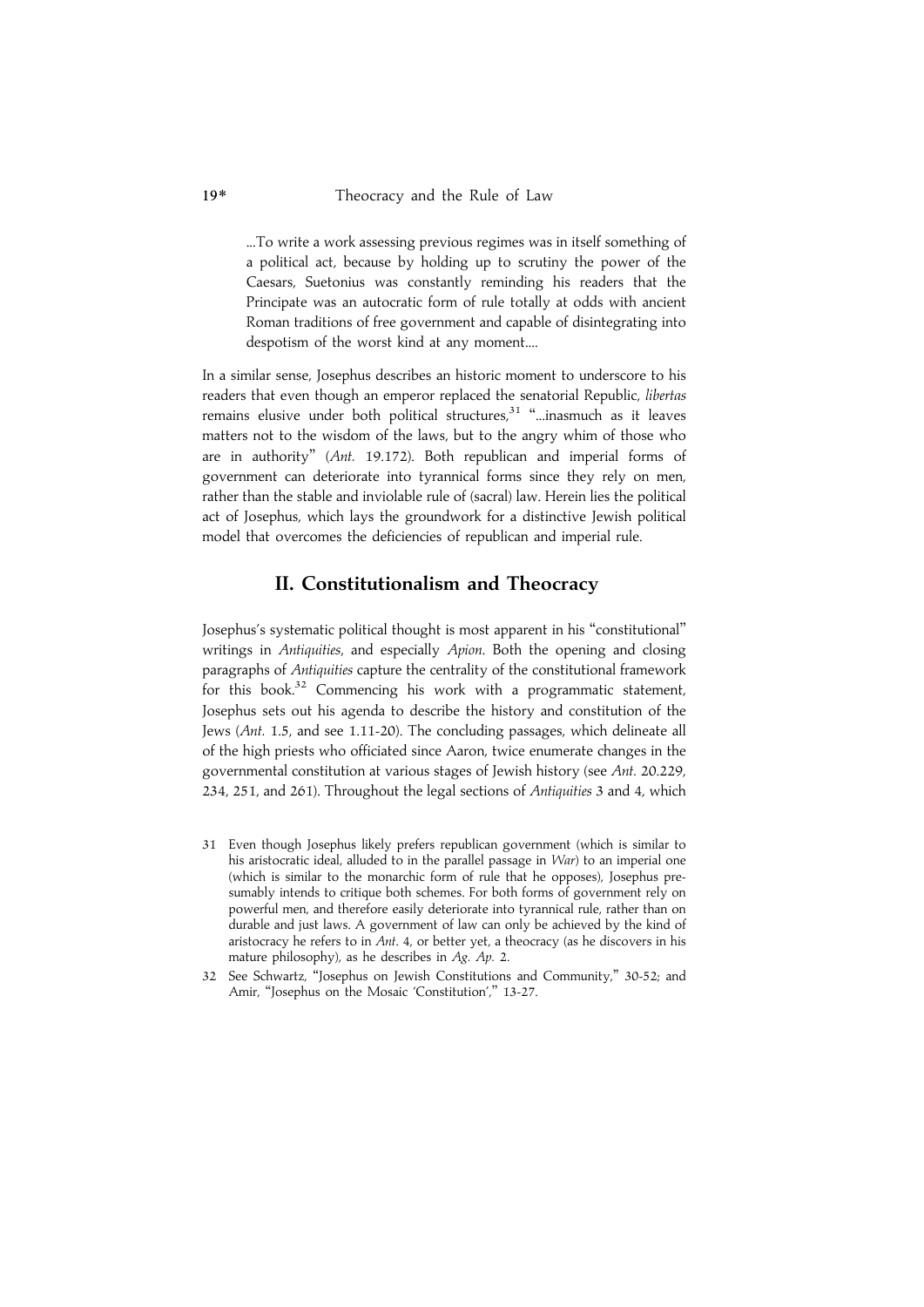### David C. Flatto 20<sup>\*</sup>

restate many of the commandments of the Torah, Josephus repeatedly refers to the Jewish constitution in framing his presentation (see, e.g., Ant. 3.84, 322; 4.181-84, 193-98, 302, and 309-12). Here Josephus begins a sustained politicaltheological argument, which he refines in Apion, that the Torah's laws constitute the foundation of the successful polity of the Jews.

Josephus's ultimate statement of political theology is recorded in his final work, Against Apion. In the words of Martin Goodman, Apion comes ''as close as a Jew ever came to political theorizing about the nature of...a perfect state."<sup>33</sup> This work also emerges as the most proudly Jewish of Josephus's writings, presenting Josephus's fully developed reflections on the role of law and the Jewish constitution in the (ideal) Jewish polity. $34$ 

The utopian nature and ahistorical tone of Apion can be detected throughout this work. Instead of the fracturing sectarianism, civil unrest, and religious disobedience of the *War. Antiquities*, and *Life*, Josephus portrays a united and devout Jewish people. By flattening the past and projecting toward an inexorable future, Josephus's Judaism emerges as steadfast, able to transcend the fluctuations of temporal affairs and stand impervious to historical setbacks. In presenting this idealized portrait, Apion ambitiously elaborates upon the political-theological motifs of Josephus's earlier works, and underscores their profound societal implications, which particularly resonate for post-70 C.E. Jews.

- 33 Martin Goodman, Rome and Jerusalem: The Clash of Ancient Civilizations (London: Allen Lane, 2007), 209.
- 34 For more on Apion, see John M. G. Barclay, Against Apion: Translation and Commentary, ed. Steve Mason (Leiden: Brill, 2006), XVII-LXXI; Clifford Orwin, ''Judaism as Regime: Josephus' Defense of the Torah in Against Apion'' (conference paper presented at Shalem Center's Political Hebraism Conference, Jerusalem, Israel, December 26-29, 2006); Martin Goodman, ''Josephus' Treatise Against Apion,'' in Apologetics in the Roman Empire: Pagans, Jews, and Christians, ed. Mark Edwards et al. (Oxford: Oxford University Press, 1999), 45-58; John M. G. Barclay, ''Josephus v. Apion: Analysis of an Argument,'' in Understanding Josephus: Seven Perspectives, ed. Steve Mason (Sheffield: Sheffield Academic Press, 1998), 194-221; Rajak, ''Against Apion and the Continuities in Josephus's Political Thought,'' 222-46; Louis H. Feldman and John R. Levison, eds., Josephus' Contra Apionem: Studies in its Character and Context, AGJU 34 (Leiden: Brill, 1996); Aryeh Kasher, Flavius Josephus: Against Apion (Jerusalem: Zalman Shazar Center, 1996) (Hebrew); Arnaldo Momigliano, Essays on Ancient and Modern Judaism, trans. Maura Masella-Gayley (Chicago: University of Chicago Press, 1994), 58-66; and Shaye J. D. Cohen, ''History and Historiography in the Against Apion of Josephus,'' in Essays in Jewish Historiography: In Memoriam Arnaldo Dante Momigliano, ed. Ada Rappaport-Albert (Middletown, Conn.: Wesleyan University Press, 1988), 1-11.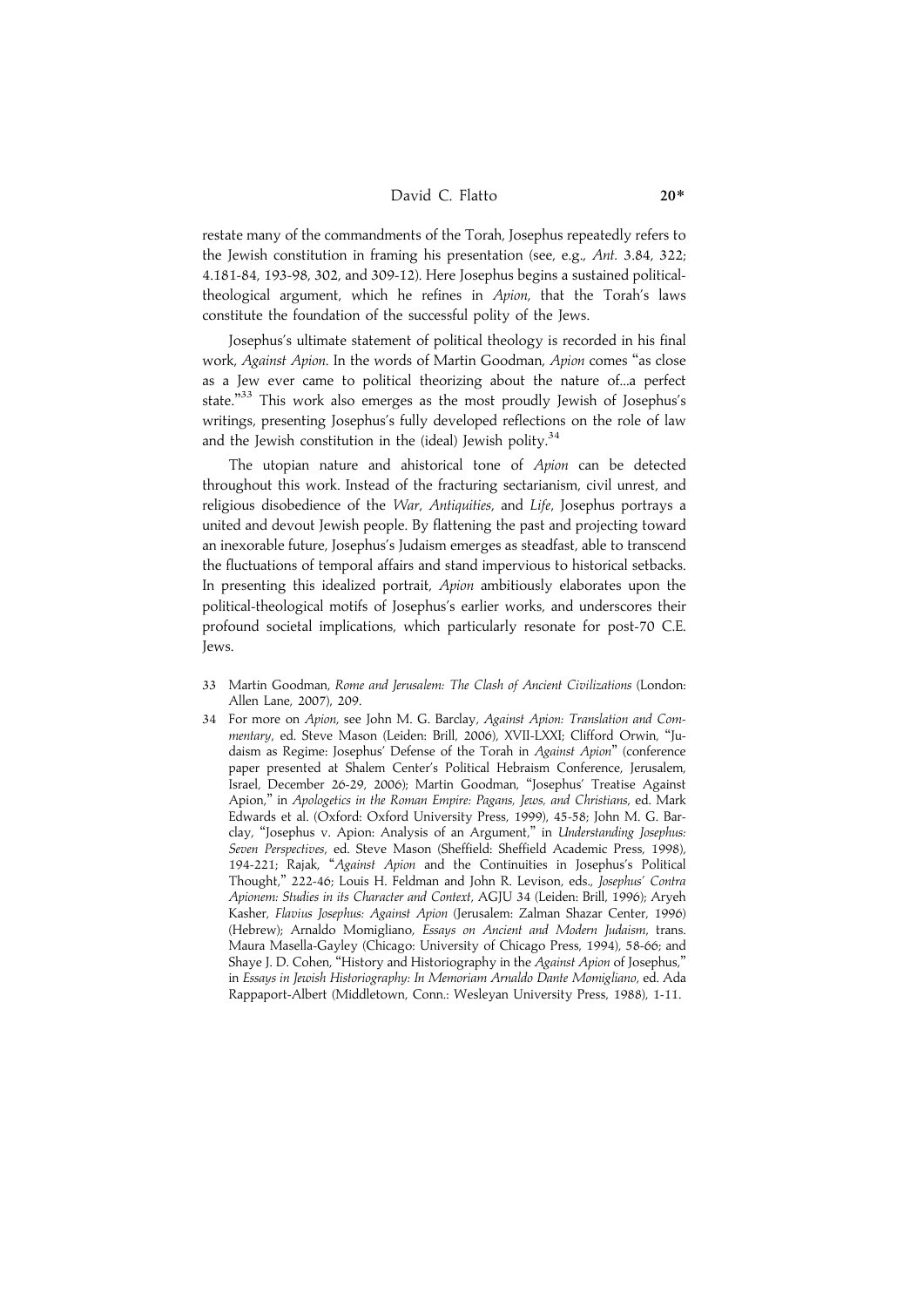The latter part of Apion (2.145-86), which extols the virtues of the Jewish constitution, focuses substantively on the character, supremacy, and achievement of the Jewish legal system.<sup>35</sup> By the same token, when Josephus describes the role of the priests in this context he easily shifts from their judicial responsibility to the overall administration of the ideal Jewish polity. His almost seamless transition between politics and law reflects the blurring of these categories in Josephus's mature political theology.

The strong nexus between politics and law finds its most profound expression in this section as well. Rejecting the time-honored threefold constitutional scheme of the Greco-Romans (monarchy, oligarchy, and democracy), Josephus now introduces a fourth alternative to characterize Judaism:<sup>36</sup>

...But our legislator took no notice of any of these, but instituted the government as what one might call...a ''theocracy,'' ascribing to God the rule and power...

While Josephus does not explicitly address the manner in which God governs, this becomes eminently clear from the wider context: through God's comprehensive laws, as stated by Moses the legislator, and as administered by God's priests. Unlike the classical three forms of government which rely upon men, the governance of God relies upon just and lasting laws.

- 35 Scholars debate about whether to view this material as a discrete unit or part of a broader apology presented in the work at large. See Barclay, Against Apion, XIX-XX; Dagmar Labow, Flavius Josephus Contra Apionem (Stuttgart: Kohlhammer, 2005), LXXVI-LXXXI; and Christine Gerber, Ein Bild des Judentums für Nichtjuden von Flavius Josephus: Untersuchungen zu seiner Schrift Contra Apionem, AGJU 40 (Leiden: Brill, 1997), 67-99. There is also an ongoing dispute about whether the material in this section was authored by Josephus or by others, or whether Josephus here reworked earlier material. See Barclay, Against Apion, 353-62; Katell Berthelot, Philanthropia Judaica: Le debat autour de la ''misanthropie'' des lois juives dans l'Antiquite, JSJSup 76 (Leiden: Brill, 2003), 368-74; Gerber, Bild des Judentums, 100-18; and G. P. Carras, ''Dependence or Common Tradition in Philo Hypothetica VIII 6.10-7.20 and Josephus Contra Apionem 2.190-219,'' SPhilo 5 (1993): 24-47. It seems clear to me that even if Josephus depended in part on earlier sources (such as the Hypothetica or Ps-Phocylides), he carefully selected or even adapted this material, and deliberately included this in Apion. Indeed, an important implication of my analysis below is that the political theology recorded in Apion reflects a mature and more sweeping formulation of ideas that play a profound role already in Antiquities. These ideas also have an important apologetic dimension that especially resonates post-70 C.E. which has been largely unappreciated by scholars. See below. For a more detailed discussion, see Flatto, ''Between Royal Absolutism and an Independent Judiciary,'' ch. 3.
- 36 Ag. Ap. 2.164-65.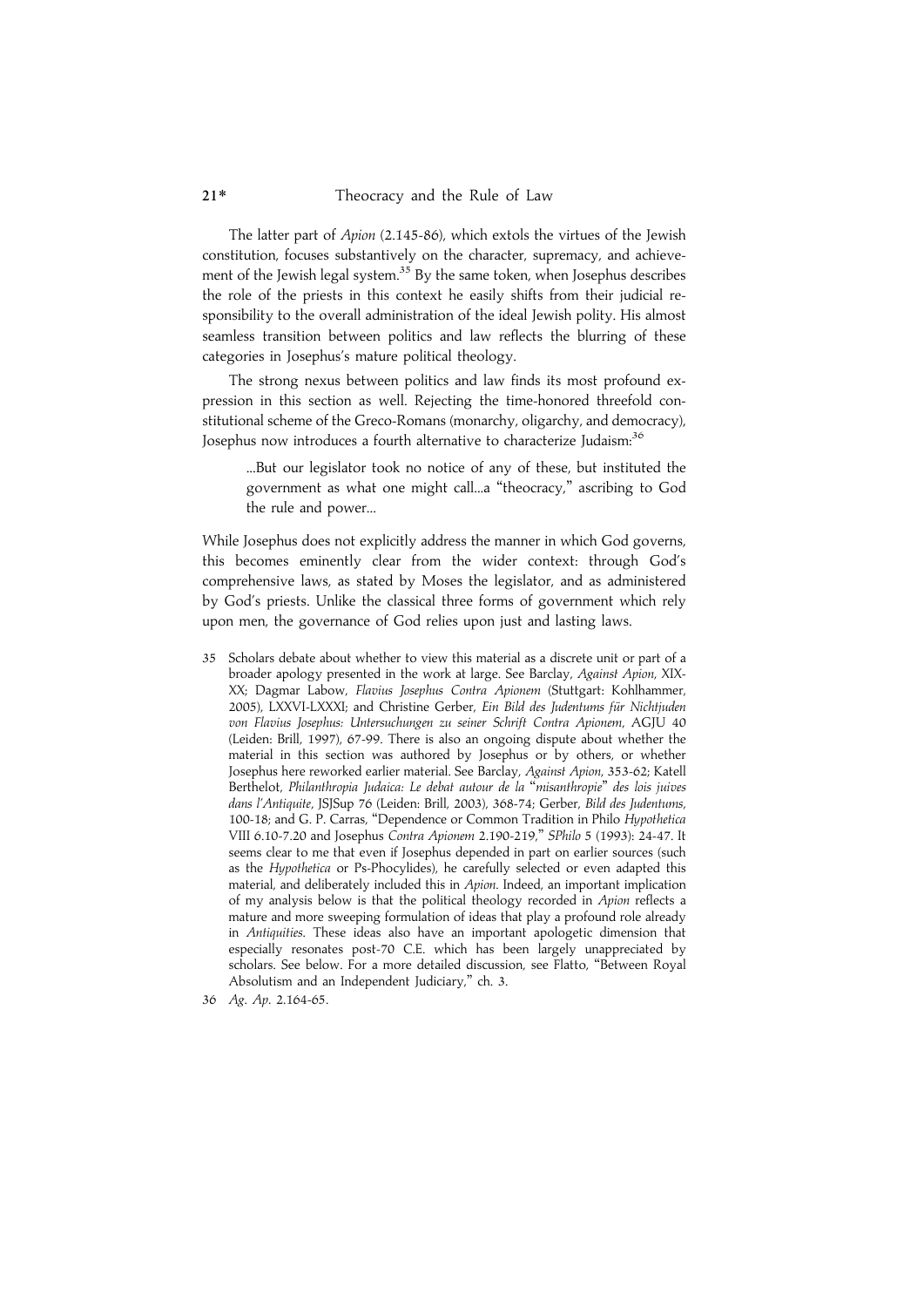Tracing back to Mosaic legislation, Jewish law's ancestry surpasses all other legal traditions according to Josephus,<sup>37</sup> and its corpus remains constant throughout Jewish history. Despite dramatic changes in circumstances – military defeats, loss of autonomy, and diasporic dispersion – Jews maintain absolute fidelity to their law. Contrasting the approach of the early Greeks, who obeyed the wishes and whims of the king (Ag. Ap. 2.154-55), the Jews have always upheld their laws and conducted themselves in a steadfast manner:

As for us, although we have undergone countless different fortunes, thanks to the changes among the kings who ruled Asia, we have not betrayed the laws even in the most extreme crises... (Ag. Ap. 2.228)

Later on Josephus describes the courageous nature of this ongoing commitment:

We have trained our courage not for undertaking wars of self-aggrandizement but for preserving the laws. While meekly enduring defeat of other kinds, whenever people force us to alter our regulations then we undertake wars, even when it is beyond our capacity, and we hold out to the bitter end. (Ag. Ap. 2.272)

In highlighting the antinomy between laws and wars, Josephus clearly also intends to distinguish the Jews from the Romans.<sup>38</sup> While Romans accumulate

- 37 Josephus's claim of legal supremacy even extends to Rome, as I elaborate upon below. While Josephus's pride has a polemical tone, the juristic themes he accents are indeed original and anticipate various notions of jurisprudence that only enter the Western legal imagination in early modern times. See my brief comments in the conclusion below, and the more extensive remarks in the introduction to Flatto, ''Between Royal Absolutism and an Independent Judiciary.'' The contribution of the Jews to the early history of jurisprudence should be compared and contrasted with that of the Romans, which is very much wrapped up in the role of power and empire. On the latter, see Aldo Schiavone, The Invention of Law in the West (Cambridge, Mass.: Harvard University Press, forthcoming).
- 38 This insight is meant as an important addition and corrective to recent scholarly works that describe Apion as an attempt by Josephus to frame Judaism in terms that are appealing to Roman civilization. See, e.g., Jonathan C. Edmondson, Steve Mason, and James Rives, eds., Flavius Josephus and Flavian Rome (Oxford: Oxford University Press, 2005); John M. G. Barclay, ''Judaism in Roman Dress: Josephus' Tactics in the Contra Apionem,'' in Internationales Josephus-Kolloquium Aarhus, ed. Jürgen U. Kalms (Münster: Lit, 2000), 231-45; Gunnar Haaland, "Jewish Laws for a Roman Audience: Toward an Understanding of Contra Apionem," in Internationales Josephus-Kolloquium Brussel, 282-304; and Martin Goodman, ''Josephus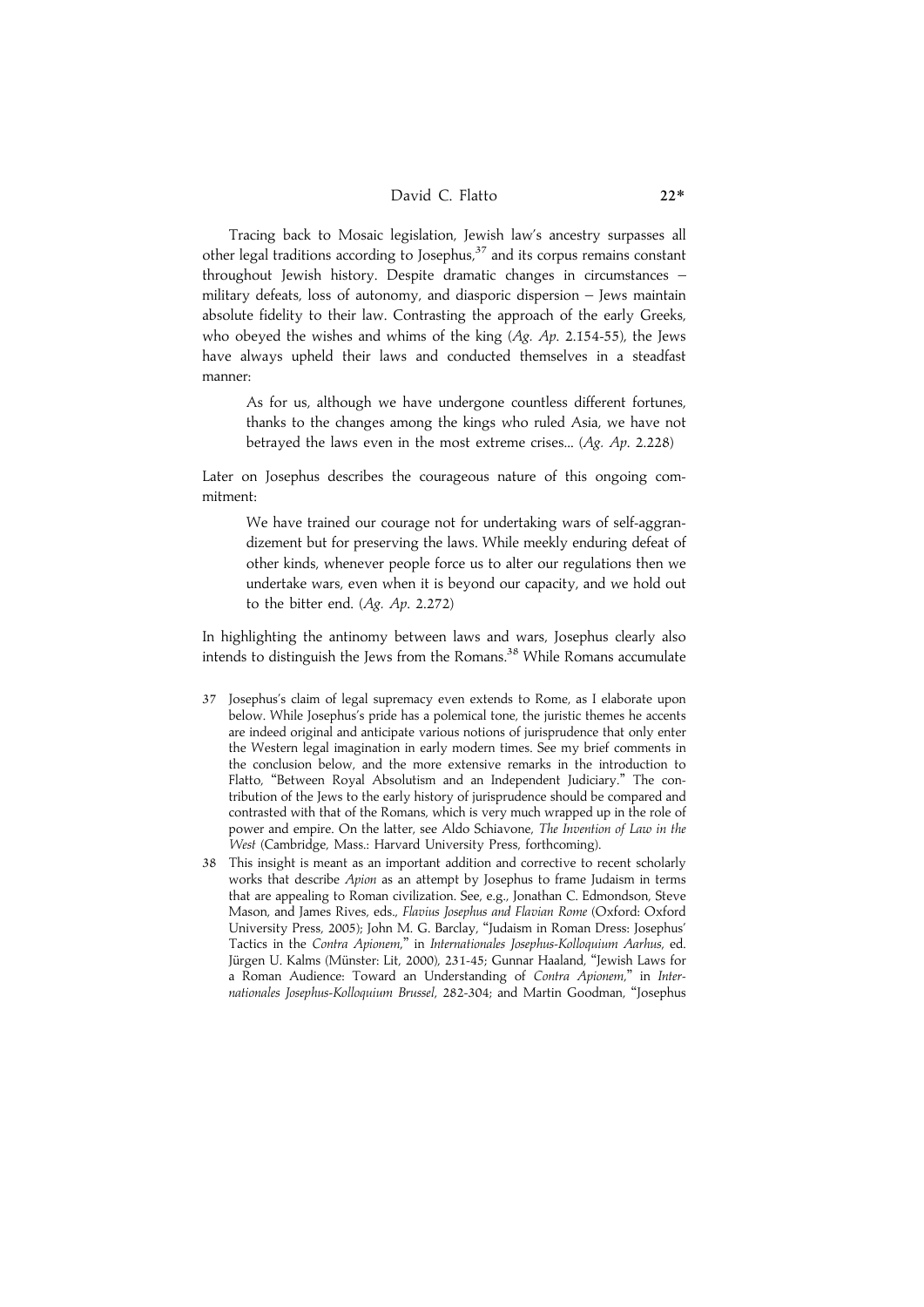imperial power and triumph in battle, Jews bravely safeguard their laws. Moreover, their unswerving loyalty extends to all sectors of Jewish society, which differs markedly from other nations who entrust the law solely to a jurist class. The stark contrast between Jewish and Roman civilization is likewise reflected in the fundamentally different ways they each achieve order. Whereas the organization of Roman civilization, as perceived by Josephus, $39$  is especially evident in the operation of its military camps and expeditions, the structure of Jewish civilization is most apparent in its disciplined commitment to live according to the laws.

Josephus amplifies this distinctive quality of the Jews one more time toward the end of Apion:

...for most people, by now, transgressing the law has become a fine art! But certainly not among us. Rather, even if we are deprived of wealth, cities, and other good things, at least the law endures for us immortal... (Ag. Ap. 2.276-77)

Josephus's larger message, in the aggregate, is even more emphatic. The only polity that will perpetually achieve lawfulness, order, and libertas, Josephus stresses, is one governed by a theocracy – the inviolable rule of the ideal, sacred law.

Three aspects of Josephus's argument in this context resonate with themes from his earlier works discussed above. First, Josephus promotes law over power, especially monarchic power. In this vein, he taps into the anti-monarchic sentiment of the Roman Republic that persists even during the Principate, recalling the post-Caligula interregnum attack on imperial rule for its tyrannical tendencies. Second, Josephus represents the Jewish legal system as a firm and durable political structure. That is, he deliberately distinguishes his portrait of the ideal polity from the risks of anarchy or innovation that undermine other political arrangements. It was precisely these latter deficiencies that plagued the Israelites during the period of the Judges or the Romans under despotic rulers, and which fundamentally undermined the Fourth Philosophy. Finally,

as Roman Citizen,'' in Josephus and the History of the Greco-Roman Period: Essays in Memory of Morton Smith, ed. Fausto Parente and J. Sievers, StPB 41 (Leiden: Brill, 1994), 329-38.

<sup>39</sup> See Shaw, ''Josephus: Roman Power and Responses to It.'' Both the Romans and the Jews had a constant, daily dimension to their respective modes of order: quotidian life in Roman military camps, and the daily regulations which are prescribed by Jewish law.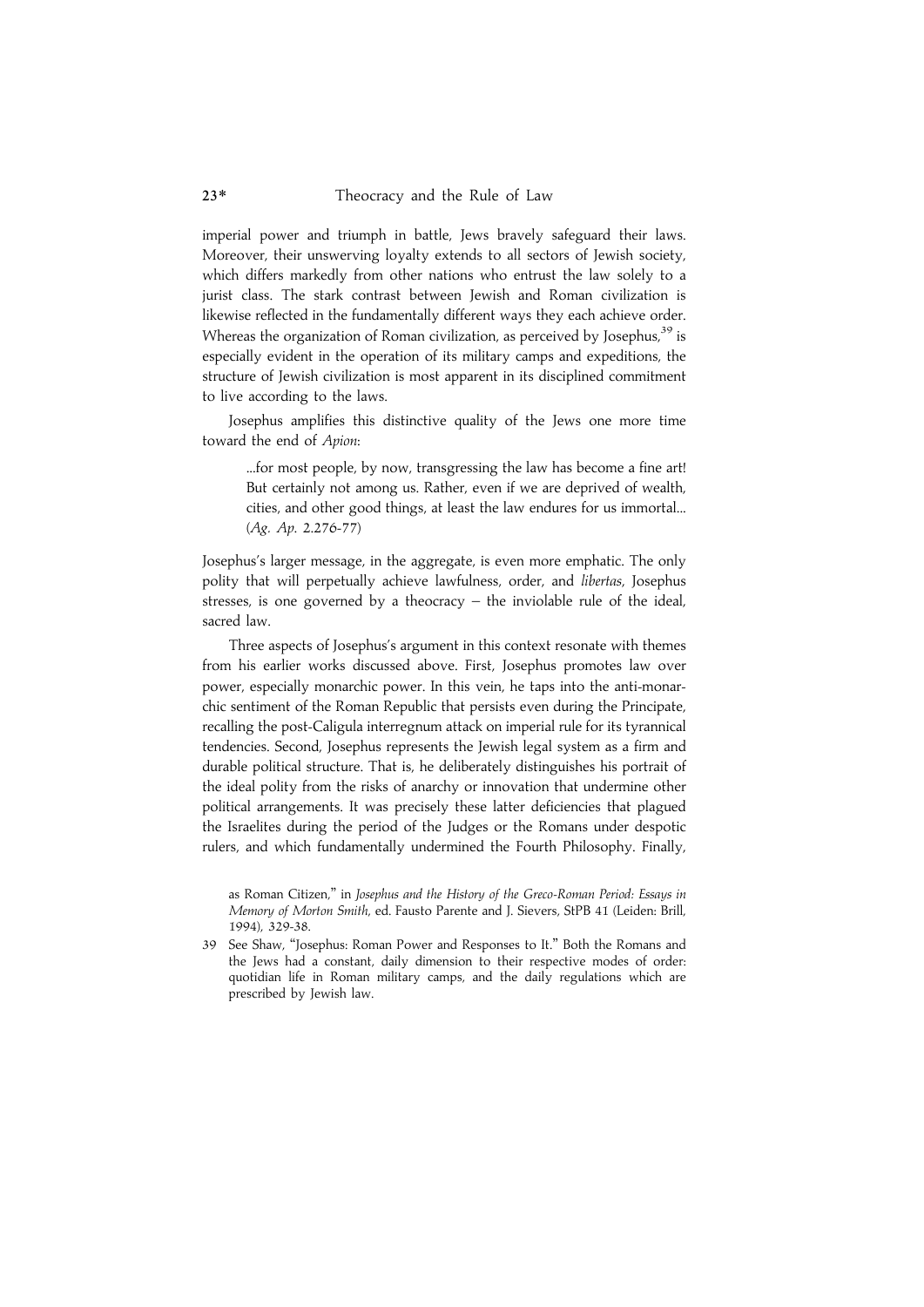Josephus focuses attention on the singular merit of Jewish law – which content he described in Antiquities and whose essence he captures in Apion – which continues to flourish in his lifetime. Indeed, the Jewish commitment to law eclipses that of all other civilizations, including Rome.

By these successive arguments Josephus not only portrays the Torah as promoting an ideal polity, but even succeeds in restoring contemporary Jewry to a dignified political position, despite suffering a catastrophic blow to its sovereignty in 70 C.E.<sup>40</sup> In the aftermath of this tragedy, Jews were relentlessly subject to their enemies' taunts, including the blistering charge that recent political events signal the divine rejection of the Jewish people.<sup>41</sup> A revealing paragraph in Apion captures a similar animus:

...For he (=Apion) says that it is evidence of the fact that we do not employ just laws or worship God as we should that [we do not govern,] but are subservient to other nations, one after another, and that we have experienced some misfortunes affecting our city.  $(Ag. Ap. 2.125)^{42}$ 

- 40 Josephus encountered political issues from a unique vantage point that combined Greco-Roman and Jewish perspectives on the themes of power and governance. During the latter decades of the first century C.E., however, both of these viewpoints were colored by a political landscape filled with turmoil and confusion. Changes in the Roman world, including the chaotic ''Year of the Four Emperors,'' the transition to the Flavian dynasty, and especially the tyrannical rule of Domitian, raised challenges for Roman political ideologies. The balance between imperial power and the popular distribution of political rights was now a primary concern. In the case of the Jews, the political crisis of the late first century C.E. was far more dramatic. After the Romans crushed the uprising of Palestinian Jews in 66-70 C.E., Jews confronted an entirely new political reality in which virtually all traces of Jewish governance had been wiped out.
- 41 Of course this would become a familiar trope that circulated widely beginning with Augustine's Doctrine of Jewish Witness. For more on anti-Jewish polemics in late antiquity, see Peter Schäfer, Judeophobia: Attitudes Toward the Jews in the Ancient World (Cambridge, Mass.: Harvard University Press, 1997). For more on later anti-Jewish polemics, culminating in the Augustinian doctrine, see Marcel Simon, Verus Israel: A Study of the Relations between Christians and Jews in the Roman Empire AD 135-425, trans. H. McKeating (London: Littman Library of Jewish Civilization, 1986); and Jeremy Cohen, ''Revisiting Augustine's Doctrine of Jewish Witness,'' JR 89 (2009): 564-78.
- 42 One of Josephus's responses to this charge is stated in Ag. Ap. 2.134, "...while we, being free, used to rule in addition over the surrounding cities for about 120 years up till the time of Pompey the Great; and when all the monarchs, on all sides, were hostile to the Romans, ours alone because of their loyalty, were maintained as allies and friends.'' While these lines brag about the past autonomy and political clout of the Jews, they must have been difficult for Josephus to express or record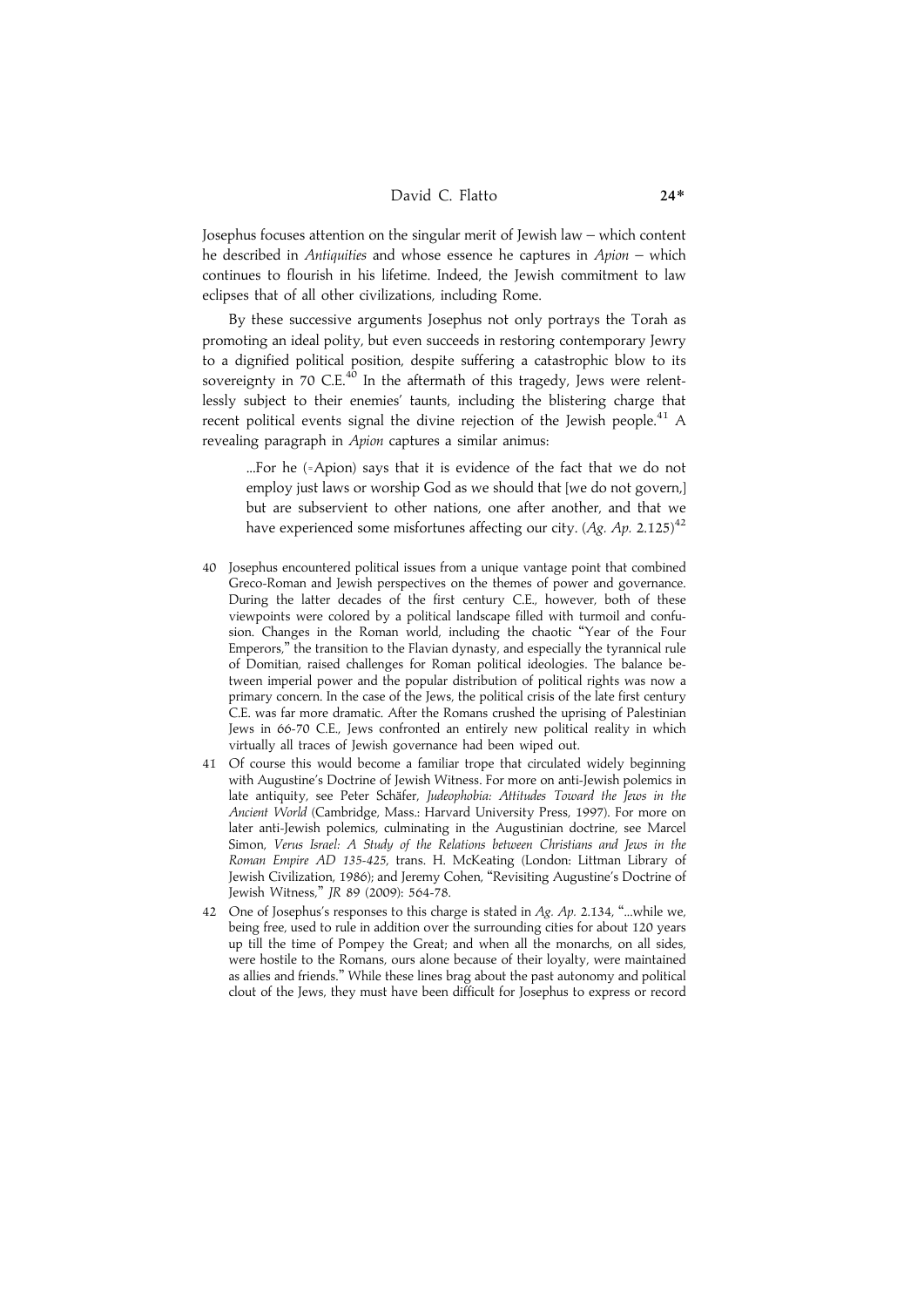Reeling from a crushing defeat, Josephus (and many other Jews) confronted sweeping theological and political questions such as why the chosen people were spurned, and whether sovereignty and territorial control are the sole barometers of political success?<sup>43</sup> For Josephus the answers to these theological and political questions intersect and find their fullest expression in his mature writings: the essence of the Jewish polity lies in its legal supremacy, which continues to flourish in contemporary circumstances. In other words, Josephus successfully propounds a political-theological vision of Judaism that can be sustained even in a dramatically transformed landscape.

As Josephus states at the end of Antiquities, the chain of Jewish leadership has led from a monarchy to a priestly aristocracy, and therefore currently approximates the form of an ideal government.<sup>44</sup> Among the primary responsibilities of the priestly aristocracy is administering a legal system, a function that continues to be as relevant as ever in Josephus's lifetime. Moreover, the juristic advances of post-destruction Jewry reflect their perpetual commitment to legal excellence. All of this implies that a modern Jewish polity – a theocracy – can be rebuilt on the foundation of law.

Responding to the post-70 C.E. upheaval by Jewish opponents, Josephus develops and refines a striking, alternative political model of theocracy to characterize the Jewish polity which withstands criticism, and instead challenges all other nations. Theocracy rejects the notion of governance by men, and replaces it with the concept of governance by God's laws. Only this template will consistently achieve libertas and lawfulness.

In wrestling with these political-theological themes in the shadow of the Roman defeat of the Jews, Josephus anticipated, in a certain sense, the famous challenge that Saint Augustine faced three centuries later in his City of God.<sup>45</sup>

after the great fall of 70 C.E. Not surprisingly, Josephus articulates a more comprehensive response to this charge, what I refer to below as his politicaltheological vision of Judaism.

For additional discussion of Ag. Ap. 2.134 and related passages, see John M. G. Barclay, "The Empire Writes Back: Josephan Rhetoric in Flavian Rome," in Flavius Josephus and Flavian Rome, 315-32.

43 These would remain the enduring questions of Jewish political philosophy. See Ruth R. Wisse, Jews and Power (New York: Nextbook, 2007); Michael Walzer et al., eds., The Jewish Political Tradition (New Haven: Yale University Press, 2000- 2006); and David Biale, Power and Powerlessness in Jewish History (New York: Schocken Books, 1986).

45 Of course by this point the Roman Empire had already converted to Christianity,

<sup>44</sup> Ant. 20.224-34.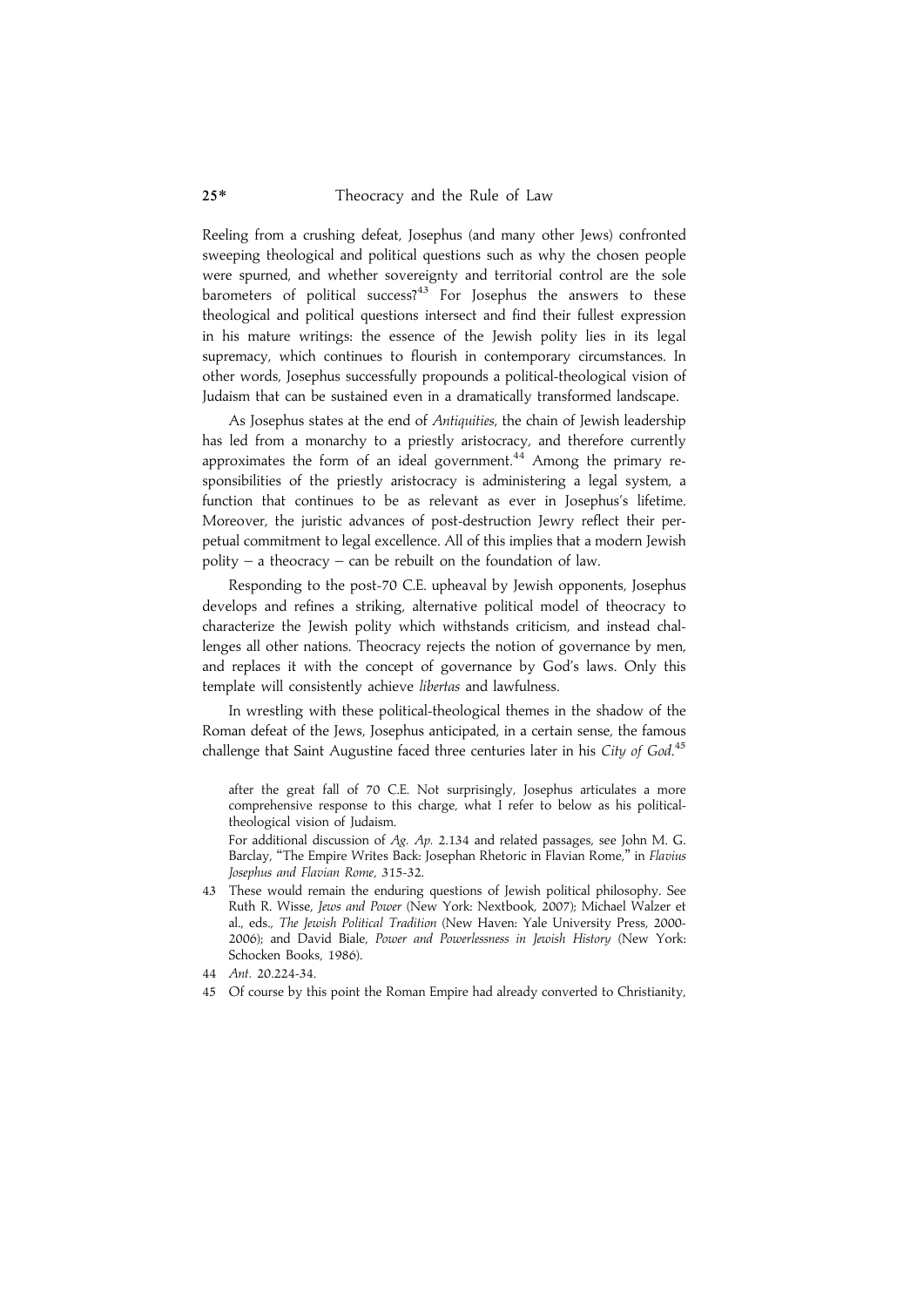After the sacking of Rome in 410 C.E. by the Goths, Augustine grappled with the importance of worldly power according to Christian theology. In response, he formulated his famous distinction between the "City of God" and the "City of Man,'' which constitutes one strategy for confronting this issue. Josephus, centuries earlier, championed an entirely different approach. On the Jewish wasteland left behind by the Romans Josephus gradually built the edifice of a new political-theological and juridical construct, which he completed after three decades and labeled a ''theocracy.''

Apion then offers a paean to, and a petition for, the primacy of the ideal law of the Jews and the theocracy it sustains, which serves as a model for other legal and political systems.<sup>46</sup> Viewing Jewish history retrospectively, and looking ahead as well, Josephus identifies sacral law as the one constant in Jewish life, at least from his idyllic (and ahistoric) perspective.<sup>47</sup> The law constitutes the essence of Jewish institutional power, and this form of power is superior to the Roman variety which is wielded at the mercy of strong men. Contra Shaw, conceptions of the formal power of sacral law and reflections upon the ideal ''constitution'' of theocracy pervade Josephus's biblical exegesis and political commentary, and dominate the mature political theology of his later works.

and Christians had enjoyed political sovereignty for nearly a century, which makes the comparison to the Jewish predicament following 70 C.E. loose at best.

- 46 Apion seeks to introduce this optimal template to the entire civilized world. Sounding a triumphant note near the end of Apion (2.284), Josephus asserts that just as God permeates the whole universe, so too law, as ideally realized in the Jewish theocratic polity, has influenced all of humanity.
- 47 This article adds a new chapter to the study of post-biblical and pre-rabbinic Jewish law that has rightfully received much attention in several recent studies documenting the significant growth in Jewish law in the post-biblical and prerabbinic period. See Aharon Shemesh, Halakhah in the Making: The Development of Jewish Law from Qumran to the Rabbis (Berkeley: University of California Press, 2009); and Vered Noam, From Qumran to the Rabbinic Revolution: Conceptions of Impurity (Jerusalem: Yad Ben Zvi Press, 2010) (Hebrew). While these other works demonstrate the growth of substantive law, this article captures the centrality of law as a conceptual phenomenon, and its prominence for a leading political theology of Jewish late antiquity.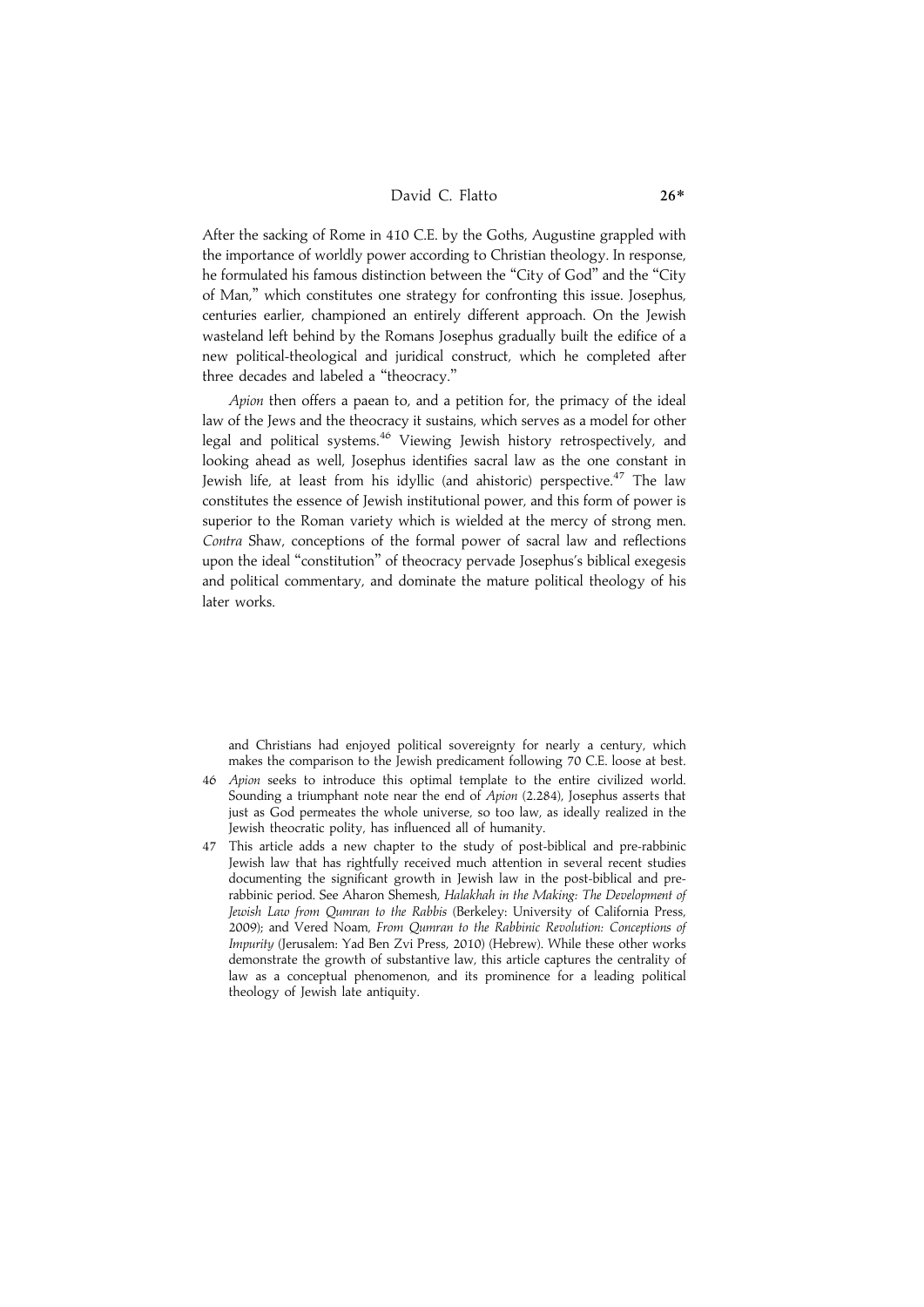### Conclusion

In conclusion, I wish to reflect upon the profound gap that has emerged between the original meaning of theocracy and its contemporary usage noted in the introduction above. If the core of theocracy advances a normative order, and the very impetus for its formulation is an objection to the unbridled rule of men, then how did this notion become so transformed that in its modern incarnation it essentially has the opposite meaning? While the pejorative resonance in modern discourse may derive from a profound distrust of clerical authorities in the West and the sense that religious law imposes fundamentalist values, or worse, masks dangerous autocratic impulses which defy the tenets of democracy, the cleavage between theocracy and the rule of law can also be traced to certain larger phenomena. Underlying the modern usage is a sensibility that separates the theocratic regime from its normative framework, notwithstanding its juristic roots. Three factors, which deserve greater study in another forum, have contributed toward this transformation:

### 1) An Alternative Conception of Theocratic Rule

While the Josephan theocracy assumes a normative structure, the essential identification of theocracy with a system of law is far from obvious. A priori, a conception of the kingship of God does not require a commitment to the rule of law. Consider in this regard the core of Christian theology where the sovereignty of heaven demands absolute faith and devotion, but not legal obeisance. Even within the Hebraic tradition, various biblical passages that trumpet the kingship of God do not emphasize God's direct rule through  $_{\text{laws}}$ <sup>48</sup>

Moreover, even the few biblical passages that adopt an unequivocal vision of a theocracy may intend to espouse an ideal of spiritual anarchy. Promoting an ideal of immediate and unmediated divine rule can readily assume an antinomian form.49 Accordingly, the decisive conceptual turn in Josephus's

<sup>48</sup> These passages presumably are consistent with human kingship, and the placement of legal authority in the hands of mortal kings. The few biblical passages that adopt an unequivocal vision of a theocracy referred to immediately below, however, openly reject human kingship.

<sup>49</sup> This emerges from various biblical passages. See the discussion in the introduction to Flatto, ''Between Royal Absolutism and an Independent Judiciary.''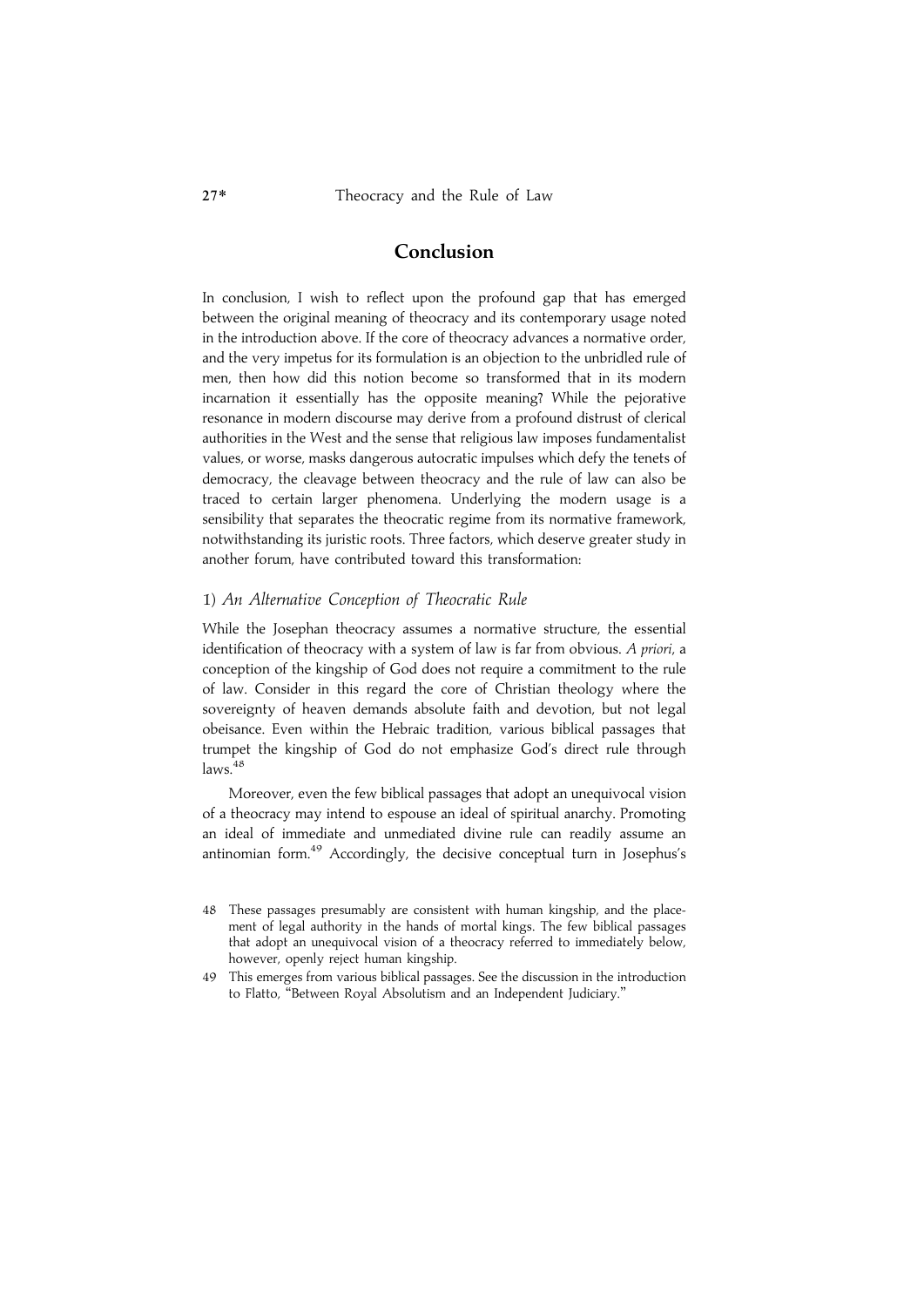### David C. Flatto 28\*

treatment is translating theocracy into the direct rule of the divine king through sacral law.<sup>50</sup> But the basic term can sustain a different, essentially opposite, connotation.

### 2) The Early Modern Transformation of Theocracy

A crucial shift in the meaning of theocracy of a different kind occurred in the early modern period. In an important study of the legacy of Hebraic political ideas, Eric Nelson has demonstrated the profound influence of Josephus's doctrine of theocracy on early modern Western thought.<sup>51</sup> Yet, Nelson does not emphasize the conceptual metamorphosis that transpired when the concept of theocracy was appropriated during this latter period. It is precisely in following this trail where matters take a counter-intuitive, and even ironic, turn.

As Nelson explicates, Josephus's notion of theocracy paved the way for supporting, of all things, a doctrine of religious toleration in the early modern period. Explaining this effect, Nelson states that early modernists understood that according to Josephus's ideal the head of the Israelite politeia was the civil sovereign, who was entrusted with the administration of Mosaic laws. As the laws encompass both civil and religious affairs, what emerges is that the civic authority (as opposed to the sacral authority, such as the high priest) also administers religious laws.<sup>52</sup> Adopting this model in early modern times, however, leads to a paradoxical result, for the only religious laws that a civic authority would support in practice are those that serve a civic purpose. Therefore, the early modern version of theocracy mandates a divinely ordained emptying of religious laws, i.e., a divinely ordained notion of toleration.

Beginning with a comprehensive Mosaic legislation crammed with religious laws and ending up with a virtually blank set that tolerates all religious practices is difficult to fathom. Yet, this transformation can be traced to a crucial inversion that the concept of theocracy undergoes when it passes

- 50 Other important Jewish works from late antiquity similarly focus on the primacy of law, even though they do not directly operate with the concept of theocracy. Rooted in the biblical trope of the Sinaitic covenant, it is their enduring commitment to, and profound elaboration of, this conception which generates a jurisprudence of the rule of law. See ibid.
- 51 See Eric Nelson, The Hebrew Republic: Jewish Sources and the Transformation of European Political Thought (Cambridge, Mass.: Harvard University Press, 2010), 88-137.
- 52 Accordingly, the imprimatur of the civic authority is necessary to authorize religious laws. See ibid., 90-91.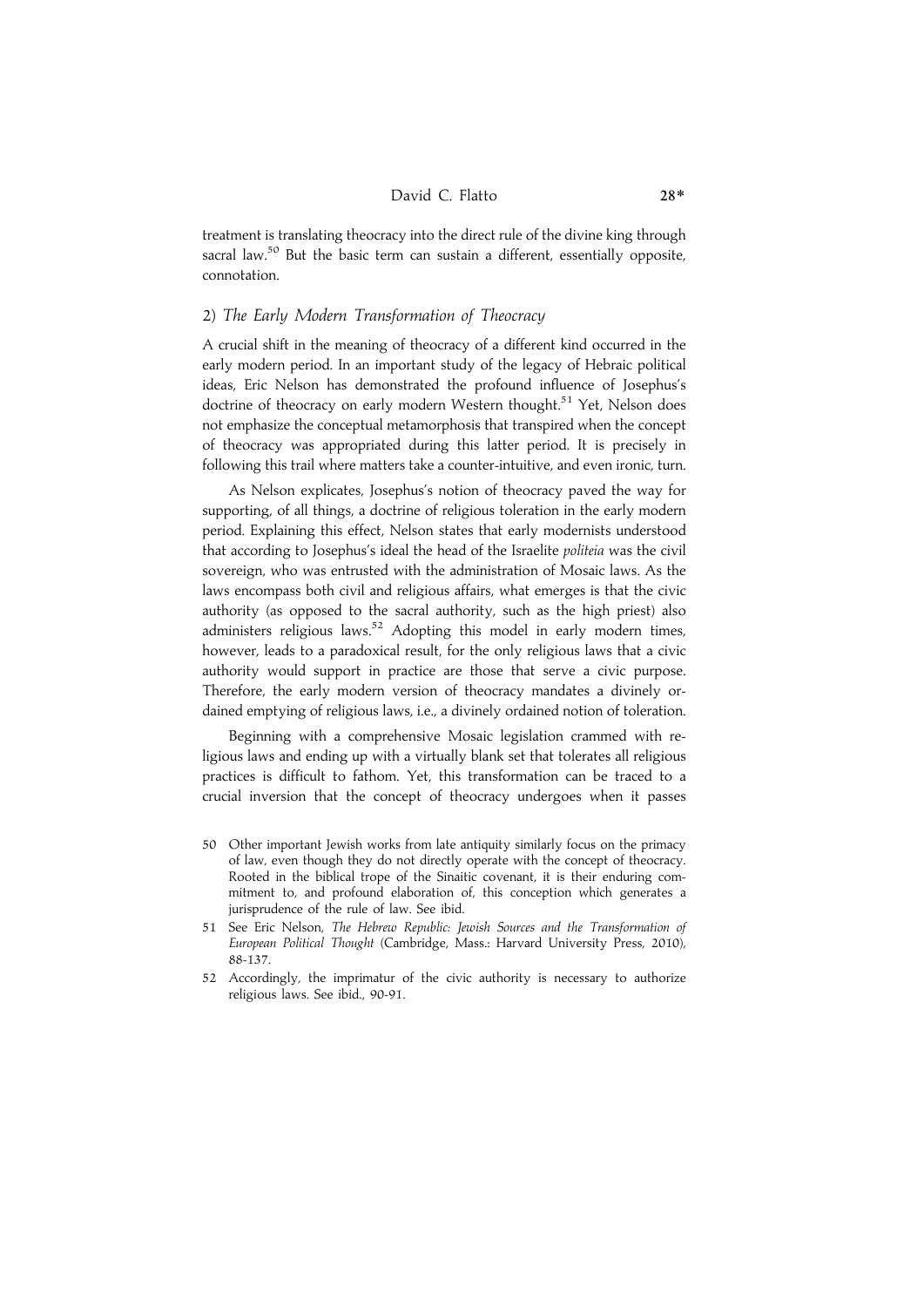### 29\* Theocracy and the Rule of Law

through the early modern filter. Even though sixteenth- and seventeenthcentury writers understood the Josephan doctrine as vesting law in the civic authority, the essence of Josephus's theocracy emphasizes the reverse idea. In a theocracy, the sacral, legal authority orders and structures the polity. Or, more accurately, the immutable sacral laws of God, which are mediated through the priestly judicial administrators, constitute the entirety of Israel's polity.<sup>53</sup>

The early modern adaptation of the notion of theocracy, then, enables a political entity vacated of particular legal doctrines. In such a revised scheme, the civil authority must embrace laws supplied from elsewhere. Viewed from this new perspective, the theocratic regime represents an institution in need of lawful ordering.

### 3) Religion, Law, and the State in Early Modern Politics

Another dramatic ideological shift that took place during the early modern period has significant implications for the way the concept of theocracy has evolved over the centuries, albeit in a more indirect manner. During this phase of Western history the role of religion within the polity changed dramatically with collateral consequences for the nature of the state and the rule of law. Not only did this era foster the rise of Enlightenment rationalism with its eroding effect on spiritual mores, but even within the sphere of religion, the parameters of ecclesiastical authority were recalibrated, and the domain of the church was separated from the state enterprise.

The impact of these developments on the notion of theocracy is manifest when one takes stock of the similarities and differences between the ascendancy of law in late antiquity and the early modern era. At first blush, the similarities between these phases are substantial. Surveying Josephus's oeuvre (alongside other leading Jewish writings from late antiquity), one discerns certain essential constitutional tropes that only find expression in the West in early modern and modern jurisprudence.<sup>54</sup> Select writings from Josephus promote the autonomy

- 53 Nelson (ibid., 179-80 n. 13) notes that the early modernist reading of Josephus, which understands legal authority as belonging to the civic authority rather than the priests, may not be the simple reading of Josephus. Of course, Nelson's formulation is far too equivocal. It is clear from the analysis in this article that Josephus understands legal authority as the sacral responsibility of priests, and that sacral laws are the essence of the polity. This is especially true in Apion, where the notion of a theocracy is fully formulated and developed.
- 54 To be sure, some of these ideas already surfaced to a limited extent in pre-modern Western law, but the leading legal position of the monarch was never fully